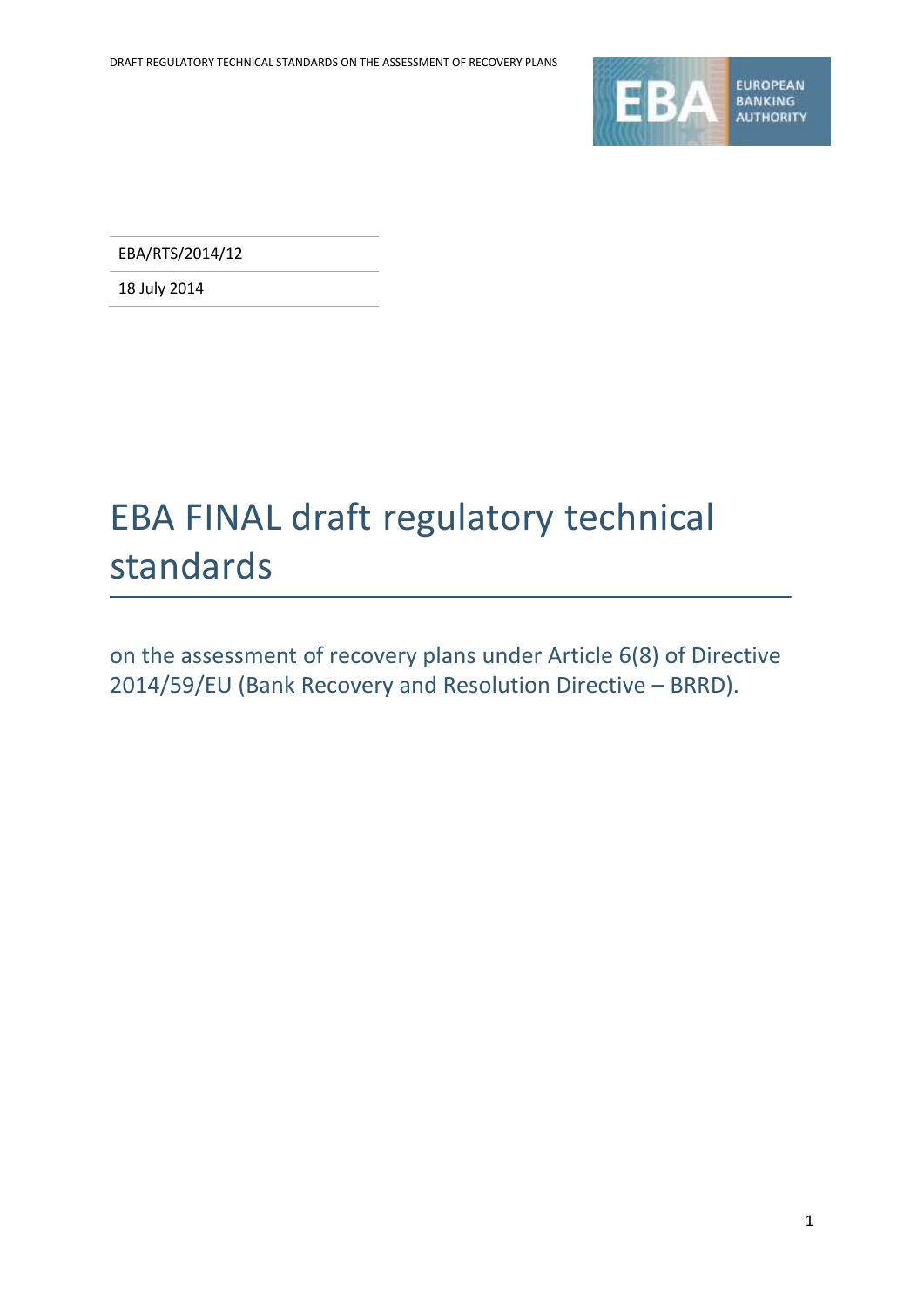

## **Contents**

|     | <b>Abbreviations</b>                                                                                                                       | 3  |
|-----|--------------------------------------------------------------------------------------------------------------------------------------------|----|
|     | 1. Executive Summary                                                                                                                       | 4  |
|     | 2. Background and rationale                                                                                                                | 5  |
| 2.1 | Rationale and regulatory approach followed in the draft RTS                                                                                | 5. |
|     | 3. EBA FINAL draft Regulatory Technical Standards on the assessment of recovery plans pursuant<br>to Articles 6(8) of Directive 2014/59/EU |    |
|     | 4. Accompanying documents                                                                                                                  | 8  |
| 4.1 | Cost-Benefit Analysis / Impact Assessment                                                                                                  | 16 |
| 4.2 | Views of the Banking Stakeholder Group (BSG)                                                                                               | 18 |
| 4.3 | Feedback on the public consultation and on the opinion of the BSG                                                                          | 19 |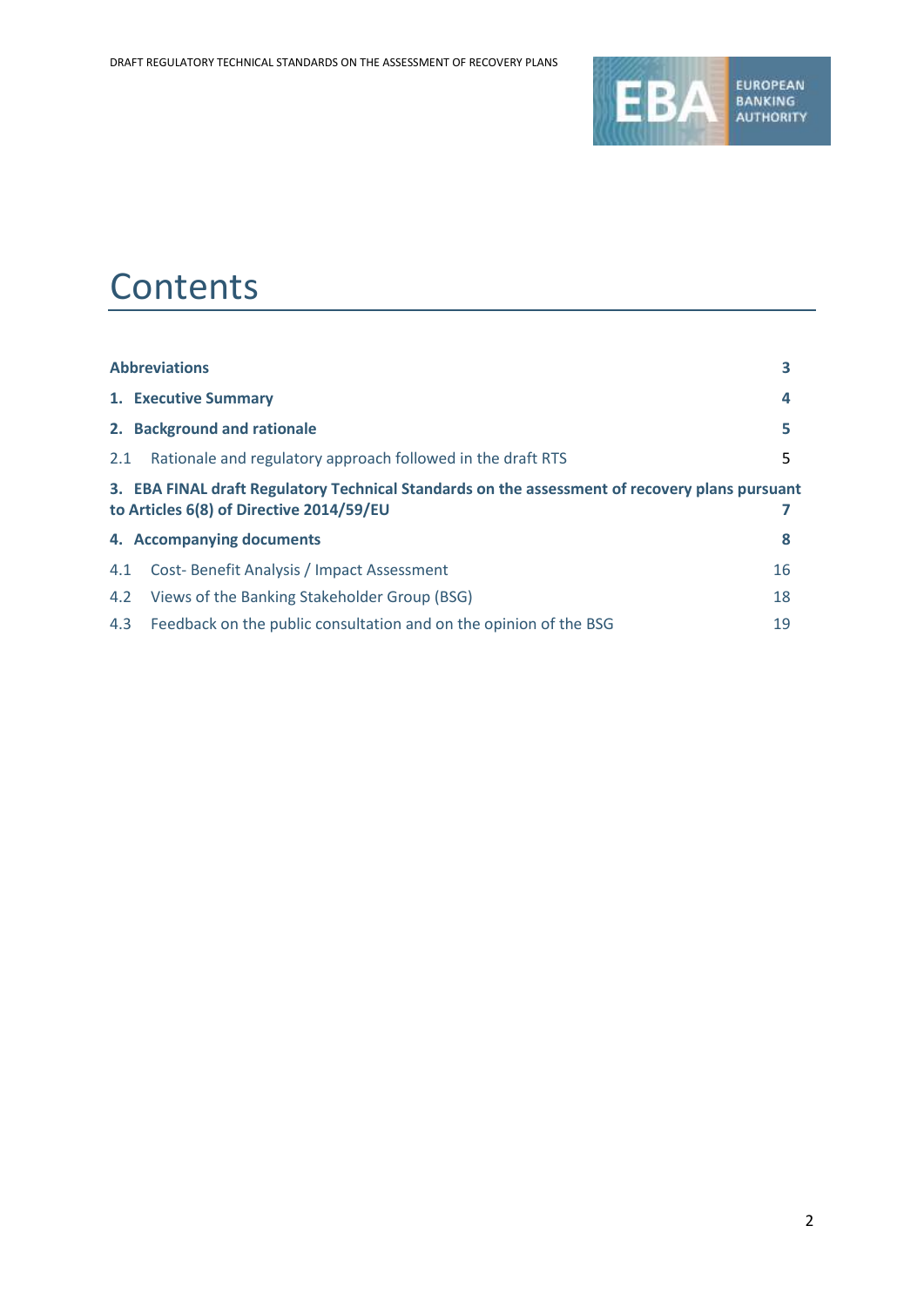

# Abbreviations

- **FSB** Financial Stability Board
- **BRRD** Bank Recovery and Resolution Directive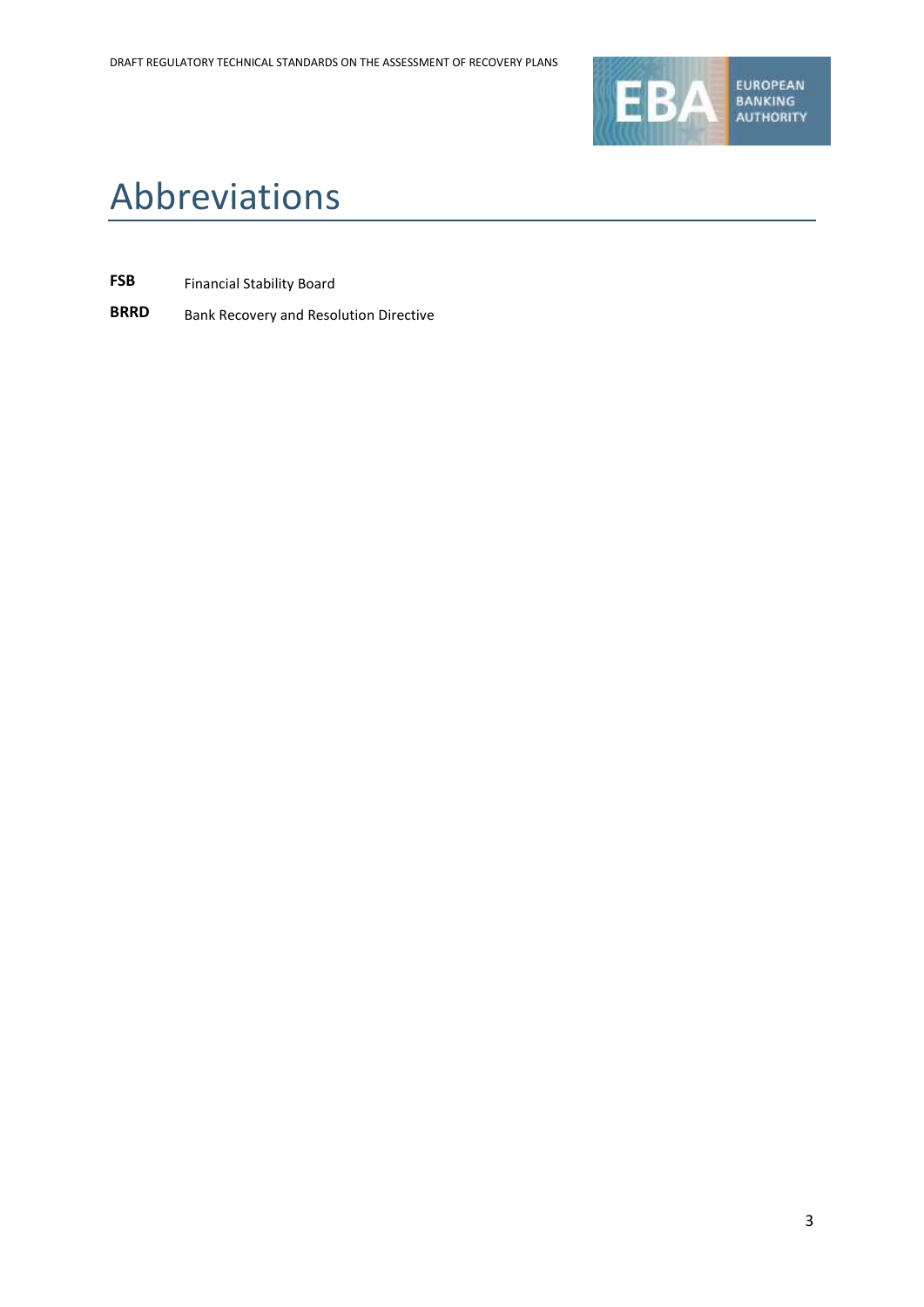

# 1. Executive Summary

Directive 2014/59/EU establishing a framework for the recovery and resolution of credit institutions, investment firms, and related entities (the Bank Recovery and Resolution Directive, or BRRD) sets out a Union-wide framework for crisis prevention, management, and resolution of these entities. The framework requires, among other things, competent authorities to review and assess the recovery plans drawn up by these entities.

These draft regulatory technical standards, developed by the EBA pursuant to Article 6(8) of the BRRD, specify minimum criteria which competent authorities should apply for the purposes of the assessment of the recovery plans of both institutions, under Article 6 of the BRRD, and of groups, under Article 8. The draft RTS are intended to ensure that competent authorities take a common approach when assessing the recovery plan of an institution or group. It should be read in conjunction with the draft RTS on information to be contained in recovery plans and the EBA guidelines on scenarios to be used in recovery plans, as well as the forthcoming guidelines on indicators to be used in recovery plans.

The RTS requires competent authorities to assess recovery plans against three sets of criteria:

- Article 3 describes criteria for assessing the 'completeness' of the recovery plan. These criteria provide for an assessment of whether the plan complies with all of the requirements of the BRRD and, where applicable, of relevant EBA regulatory technical standards and guidelines. The first paragraph focusses on requirements that apply to both individual and group recovery plans, whereas the second paragraph stipulates requirements that apply specifically to group recovery plans.
- Article 4 describes the matters that the competent authority shall review when assessing the 'quality' of recovery plans, in particular whether they are clear and relevant to the identification of recovery options, whether they provide sufficient detail and a sufficient range of options, and whether they are internally consistent.
- Article 5 concentrates on criteria for assessing the overall "'credibility' of a recovery plan the likelihood of being able to implement the identified recovery options successfully and without endangering financial stability. In particular this article specifies matters to be considered when assessing (i) whether the implementation of the plan would be likely to restore or maintain the viability and financial soundness of the institution or group, and (ii) whether the plan, or specific options, could be implemented effectively in situations of financial distress, taking into account that other institutions may need to implement recovery options at the same time.

The remaining articles specify the subject matter, definitions, and entry into force of the RTS.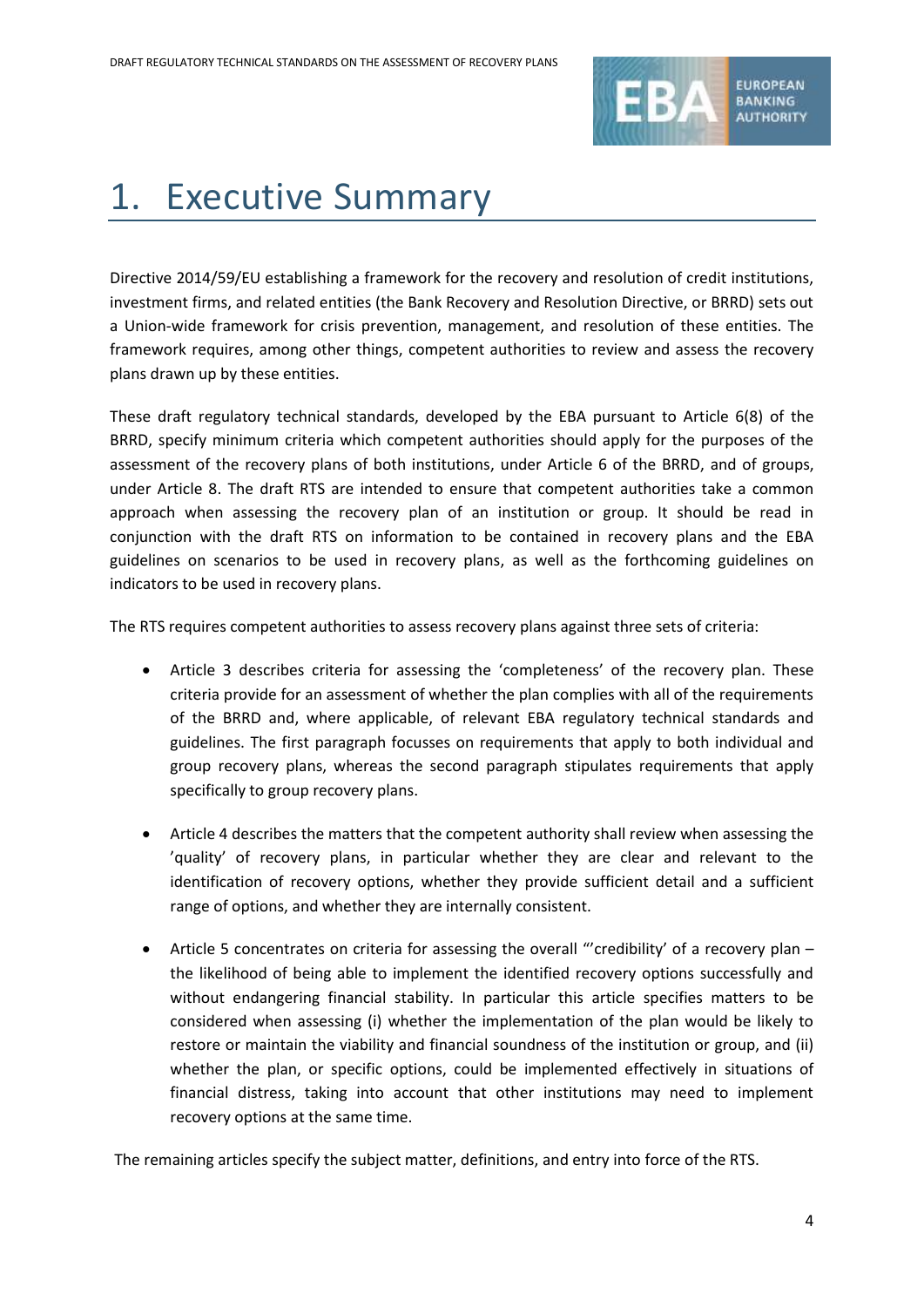

The EBA launched a public consultation on 20 May 2013 (EBA/CP/2013/08). The reason for such an early consultation stage was to allow phasing of the delivery of the large number of technical standards/guidelines that the EBA is required to produce as mandated by the BRRD. The mandate for the current RTS was subject to only minor changes from the Commission's original proposal, which clarified that the EBA is to specify minimum criteria for the assessment. This change has not resulted in any material change to the text consulted on.

The comments received from stakeholders have been considered. Comments, the EBA's analysis, and any consequent changes to the RTS are reported in the feedback table at the end of this paper.

# 2. Background and rationale

Effective regimes for the recovery and resolution of banks are an important part of international and European initiatives to end 'too big to fail'. The role of recovery planning is to ensure that banks have considered in advance measures which could be taken to restore their financial position following a significant deterioration and actions that could be taken to improve their ability to implement these measures.

At international level, the development of recovery and resolution regimes is coordinated by the Financial Stability Board, whose Key Attributes of Effective Resolution Regimes identifies recovery planning as a core element of these regimes and establishes some high level criteria for the contents of recovery plans. At EU level, the co-legislators have adopted Directive 2014/59/EU (the BRRD) which establishes a recovery and resolution framework in the European Union. Articles 5 and 7 of the BRRD establish a requirement for all institutions and groups to draw up and maintain recovery plans and to submit them for assessment by competent authorities in accordance with Articles 6 and 8.

### 2.1 Rationale and regulatory approach followed in the draft RTS

Articles 5, 6 and 7, and Section A of the Annex, of the BRRD list the elements and criteria that the competent authority must assess when reviewing a recovery plan developed by an institution. These elements and criteria are in compliance with the FSB Key Attributes and need further specification. For this reason Article 6(8) of the BRRD mandates the EBA to develop draft regulatory technical standards specifying the matters that the competent authority must assess when reviewing a recovery plan.

Following this mandate, the draft RTS have been prepared taking into account the FSB Key Attributes. To fully understand the draft RTS, it is essential that they are read along with the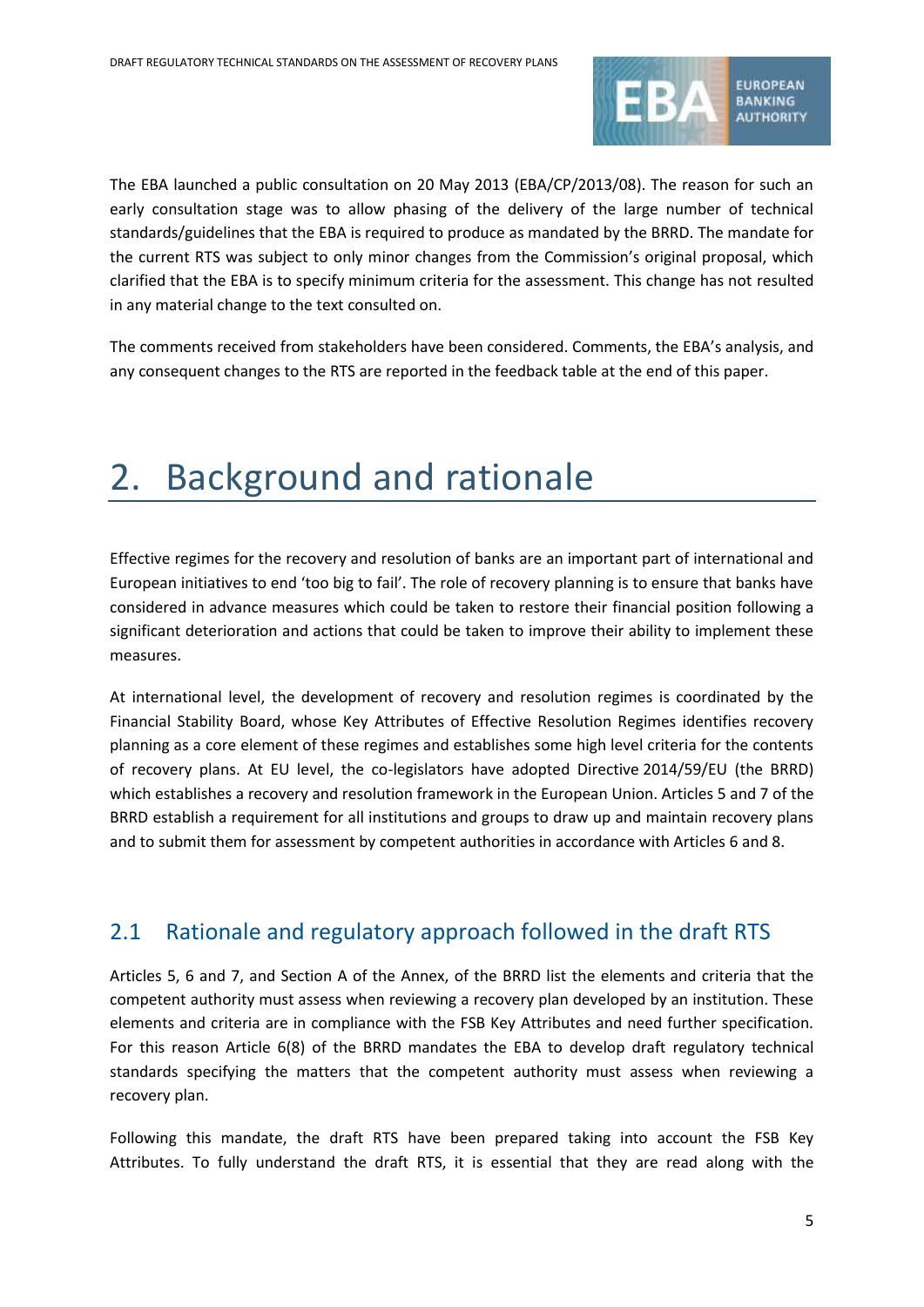

proposals for binding technical standards on the content of recovery plans and for guidelines on the scenarios and of indicators to be used in recovery plans.

In contrast to resolution plans, which according to the BRRD shall be drafted by resolution authorities, the duty to prepare recovery plans lies with the institutions. The role of competent authorities is to assess the extent to which each plan satisfies the requirements and criteria specified in the BRRD and the RTS.

The objective of the draft RTS is to enhance the effectiveness of crisis prevention by ensuring that institutions across Europe will not only produce recovery plans that meet common harmonised requirements, but also that they will be assessed according to common and harmonised criteria.

The draft RTS distinguish the three main areas of the evaluation. The first area concentrates on the completeness of a recovery plan. The competent authority shall assess whether the recovery plan includes all of the information required by the BRRD and information further specified by EBA binding technical standards or guidelines (some of which may be provided by reference to other documents, provided these references are clear and contribute to the overall quality of the plan – for instance, by drawing on information which is used for other regulatory or management purposes and so is quality assured). In the case of a group recovery plan the competent authority shall check whether specific requirements imposed on group recovery plans are met. Besides making an assessment of the completeness of a recovery plan the supervisors will also apply their professional judgment concerning its quality. For this purpose, the competent authorities shall evaluate whether the recovery plan is sufficiently clear, comprehensive, and internally consistent and whether it contains the required elements and includes only relevant information. Finally, the competent authorities shall assess the overall credibility of the recovery plan. For this purpose, the draft RTS further specify the elements provided by Article 6(2) of the BRRD. Given the scope of the mandate from the BRRD for these RTS, the mandate does not prescribe metrics and processes to be followed, but rather focuses on the general assessment criteria which need to be applied by the competent authorities using their professional judgment.

The application of the proposed draft RTS will allow a deeper convergence of the approaches followed in the assessment of recovery plans. Practical supervisory experience in this area, especially the assessment of group recovery plans, might lead to further regulatory developments resulting in future changes and amendments to these RTS or to other regulatory products, such as EBA guidelines or the single supervisory handbook.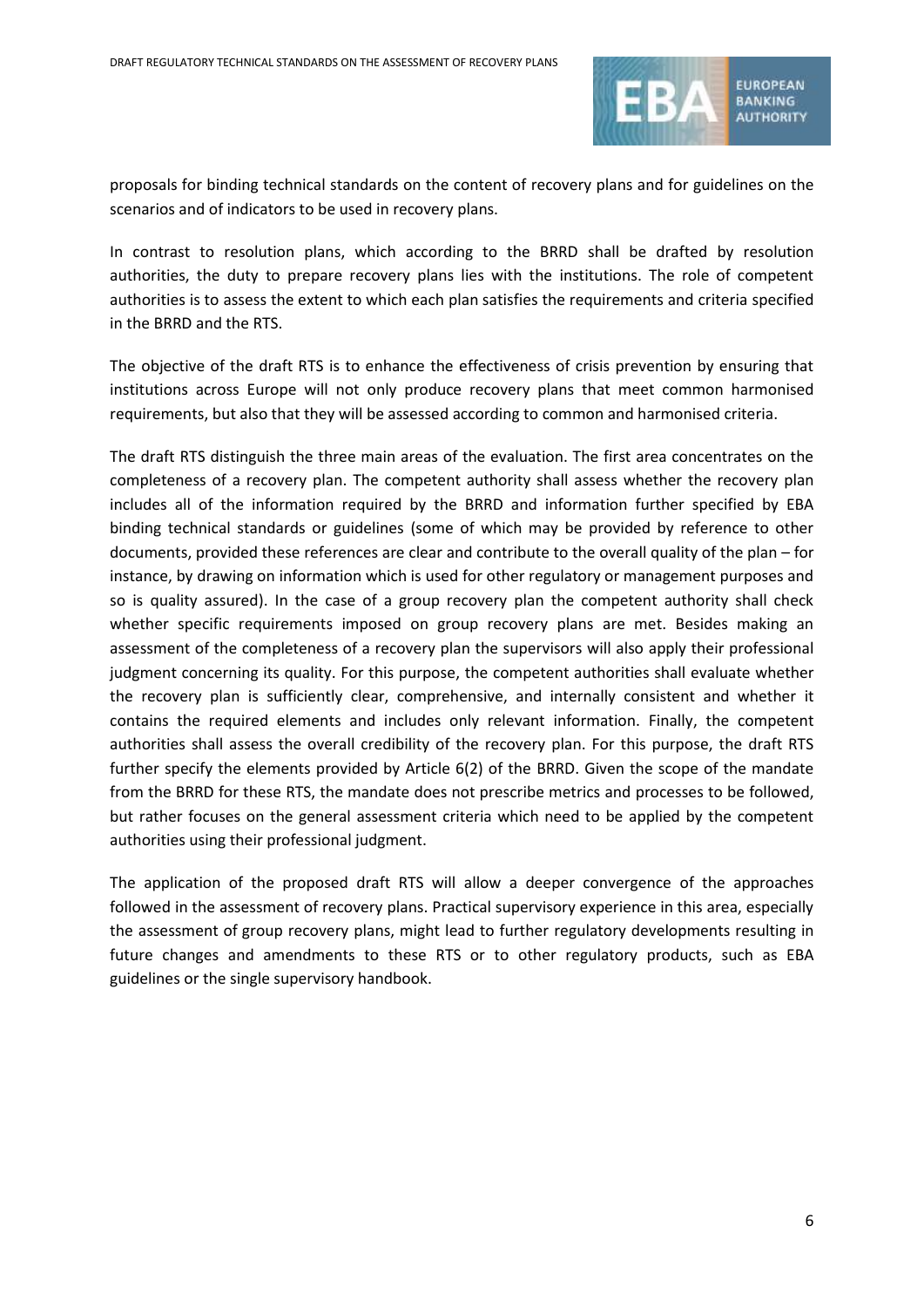

# 3. EBA FINAL draft regulatory technical standards on the assessment of recovery plans pursuant to Article 6(8) of Directive 2014/59/EU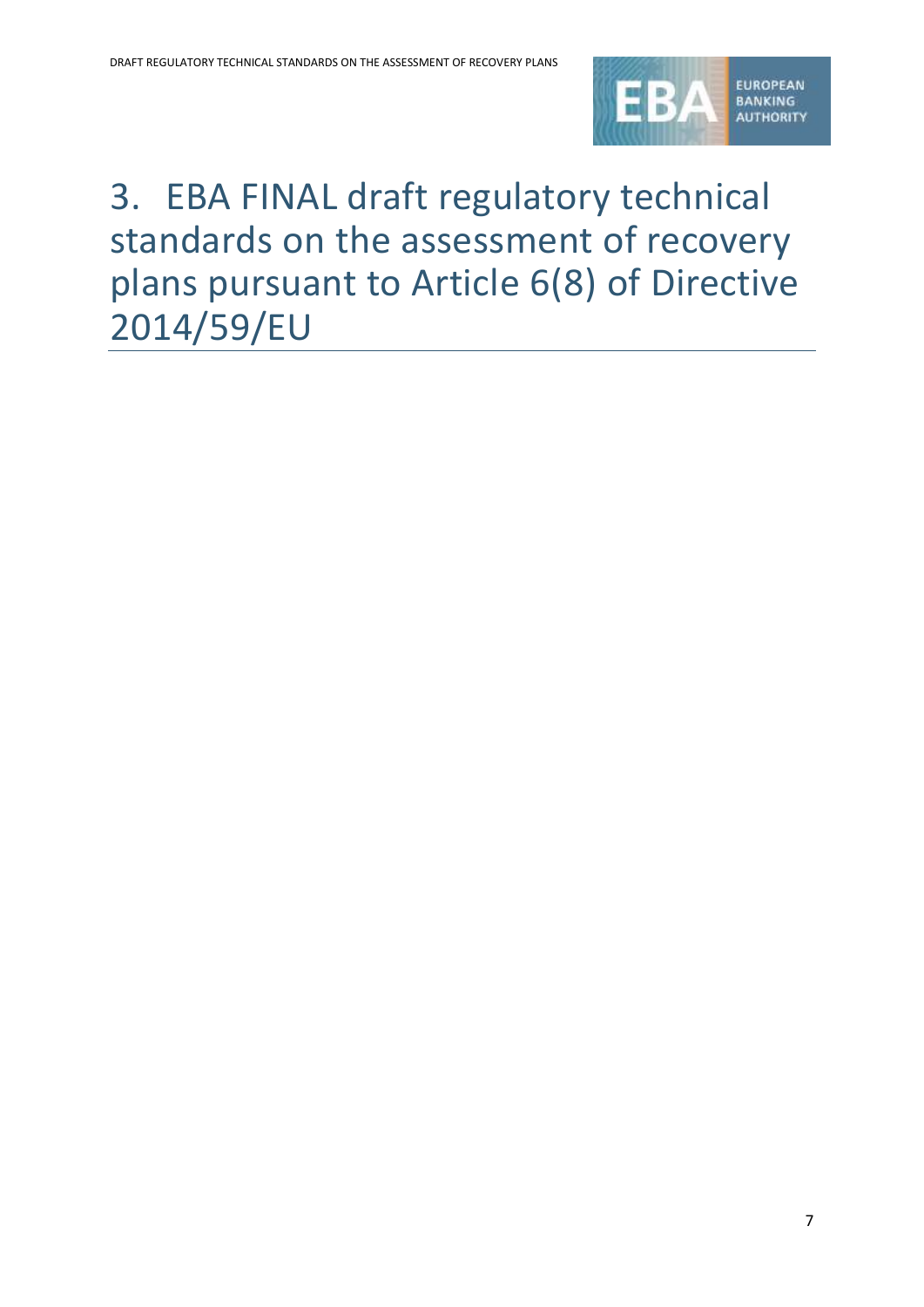

### **COMMISSION DELEGATED REGULATION (EU) No …/..**

### **of XXX**

### **COMMISSION DELEGATED REGULATION (EU) No …/… supplementing Directive 2014/59/EU of the European Parliament and of the Council with regard to regulatory technical standards for the assessment of recovery plans**

(Text with EEA relevance)

### THE EUROPEAN COMMISSION,

Having regard to the Treaty on the Functioning of the European Union,

Having regard to Directive 2014/59/EU of the European Parliament and of the Council establishing a framework for the recovery and resolution of credit institutions and investment firms and amending Council Directives 77/91/EEC and 82/891/EC, Directives 2001/24/EC, 2002/47/EC, 2004/25/EC, 2005/56/EC, 2007/36/EC and 2011/35/EC and Regulation (EU) No  $1093/2010<sup>1</sup>$ , and in particular Article 6(8) thereof,

Whereas:

- (1) Technical standards on the assessment of recovery plans should take into account the draft regulatory technical standards on the content of recovery plans developed by the relevant European Supervisory Authority, the European Banking Authority (EBA) in accordance with Article 5(10) of Directive 2014/59/EU, and the guidelines on scenarios for recovery planning and indicators to be included in recovery plans issued by the EBA. Competent authorities are obliged to make every effort to comply with those guidelines in accordance with Article 16(3) of Regulation (EU) No 1093/2010.
- (2) The objective of recovery planning is to identify options to maintain or restore financial strength and viability when an institution or group is subject to severe stress. The criteria for assessment of a recovery plan should therefore seek to ensure the appropriateness of the recovery plan to the entities covered by the plan and whether the plan and the options identified in it are viable and can be implemented in due course. Nevertheless, the exact matters that the competent authority must assess will depend on the content and extent of the recovery plan. Uniform rules concerning the minimum criteria to be assessed should take into account the ability of competent authorities to determine simplified obligations in relation to the contents and details of recovery plans in accordance with Article 4 of Directive 2014/59/EU.
- (3) Where appropriate, additional criteria should be specified that apply to the assessment of group recovery plans in order to reflect the additional requirements in Directive 2014/59/EU that apply to such plans.

1

<sup>1</sup> OJ L173, 12.6.2014, p.190.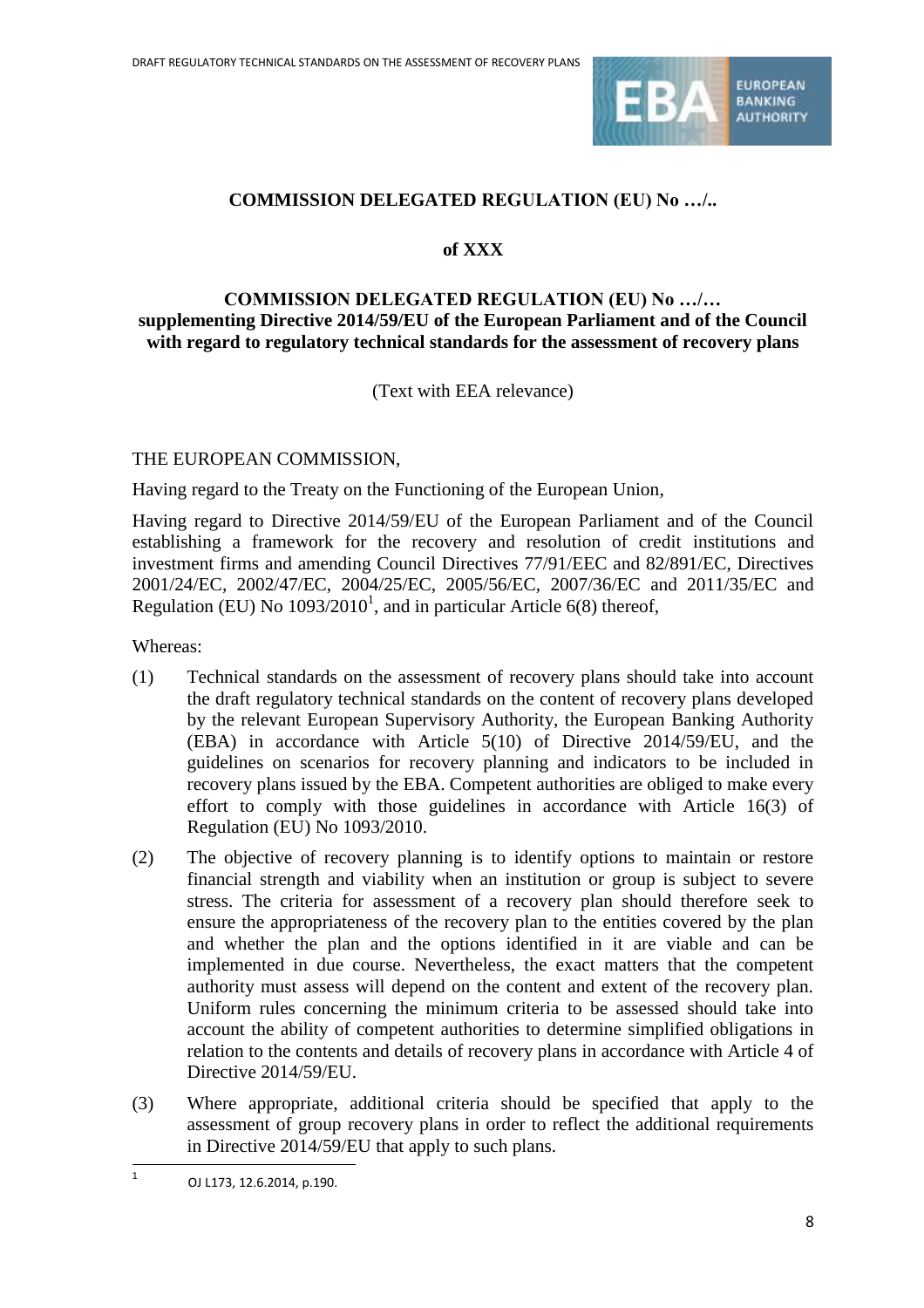

- (4) Recovery plans should be both complete, in the sense of containing all information required by the Directive 2014/59/EU, including elements further specified in regulatory technical standards adopted pursuant to Article 5 (10) of that Directive , and comprehensive, in particular by containing sufficient detail and a sufficient range of options for the circumstances of the entity or entities covered by the recovery plan.
- (5) This Regulation is based on the draft regulatory technical standards submitted by the EBA to the Commission.
- (6) The EBA has conducted open public consultations on the draft regulatory technical standards on which this Regulation is based, analysed the potential related costs and benefits, in accordance with Article 15 of Regulation (EU) No 1093/2010 and requested the opinion of the Banking Stakeholder Group established in accordance with Article 37 of Regulation (EU) No 1093/2010 of the European Parliament and of the Council<sup>2</sup>,

HAS ADOPTED THIS REGULATION:

1

### *Article 1*

### *Subject matter*

This Regulation specifies the minimum criteria that the competent authority shall assess for the purposes of the assessment of Articles 6(2) and 8(1) of Directive 2014/59/EU.

### *Article 2*

### *Definitions*

For the purposes of this Regulation, the following definitions shall apply:

- 1. 'individual recovery plan' means a recovery plan drawn up by an institution that is not part of a group subject to consolidated supervision pursuant to Article 111 and 112 of Directive 2013/36/EU in accordance with Article 5(1) of Directive 2014/59/EU or by a subsidiary of an EU parent undertaking in accordance with Article 7(2) of that Directive;
- 2. 'group recovery plan' means a recovery plan drawn up by an EU parent undertaking in accordance with Article 7(1) of Directive 2014/59/EU;
- 3. 'recovery plan' means an individual recovery plan or a group recovery plan;
- 4. 'recovery option' means a set of one or more management actions or strategies to be taken by the entity or entities considered in the recovery plan designed to maintain or restore financial soundness in a situation of financial stress;

<sup>2</sup> Regulation (EU) No 1093/2010 of the European Parliament and of the Council of 24 November 2010 establishing a European Supervisory Authority (European Banking Authority), amending Decision No 716/2009/EC and repealing Commission Decision 2009/78/EC (OJ L 331, 15.12.2010, p. 12).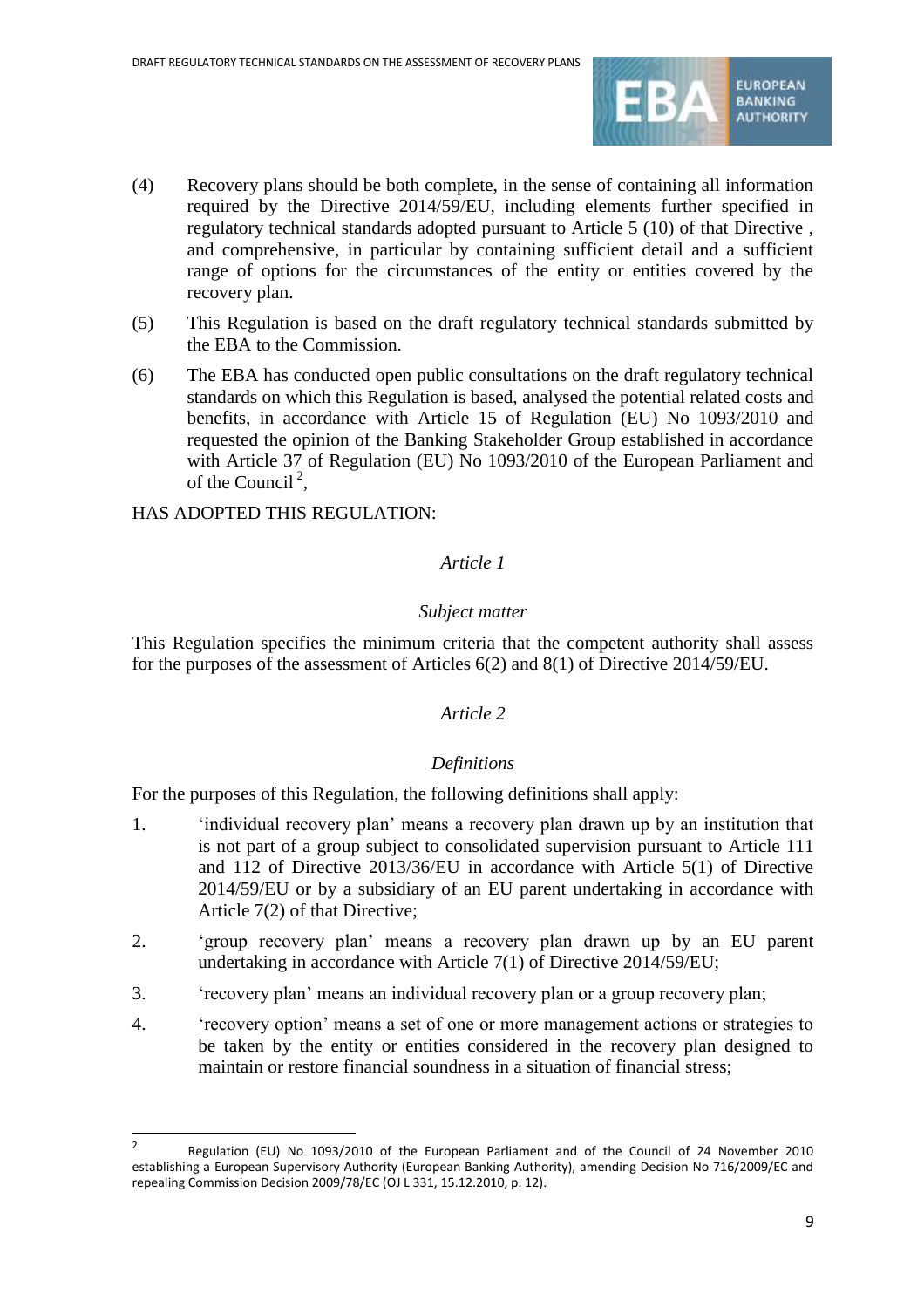

### *Completeness of recovery plans*

- 1. For the purpose of assessing the extent to which a recovery plan satisfies the requirements set out in Article 5 of Directive 2014/59/EU and, in relation to a group recovery plan, in Article 7 of that Directive the competent authority shall review the completeness of the recovery plan by assessing the following matters:
	- (a) whether the recovery plan covers all the information listed in Section A of the Annex of Directive 2014/59/EU as further specified in regulatory technical standards adopted by the Commission in accordance with Article 5(10) of that Directive;
	- (b) whether the recovery plan provides information that is up to date, including with respect to any material changes to entity or entities, in particular changes to its legal structure, organisational structure, business or financial situation since the last submission of the recovery plan, in accordance with Article 5(2) of Directive 2014/59/EU;
	- (c) where applicable, whether the recovery plan includes an analysis of how and when the entity or entities covered by the recovery plan may apply, in the conditions addressed by the plan, for the use of central bank facilities and identify those assets which would be expected to qualify as collateral;
	- (d) whether the recovery plan adequately contemplates a range of scenarios of severe macroeconomic and financial stress relevant to the specific conditions of the entity or entities covered by the recovery plan, taking into account guidelines issued by EBA further specifying the range of scenarios to be used for that purpose in accordance with Article 5(7) of Directive 2014/59/EU;
	- (e) whether the recovery plan contains a framework of indicators which identifies the points at which appropriate actions referred to in the plan may be taken, taking into account guidelines issued by EBA specifying the minimum list of qualitative and quantitative indicators in accordance with Article 9(2) of Directive 2014/59/EU.
- 2. For the purpose of assessing the extent to which a recovery plan satisfies the requirements set out in Article 5 of Directive 2014/59/EU and, in relation to a group recovery plan, in Article 7 of that Directive the competent authority shall review the completeness of the recovery plan by assessing the following matters:
	- (a) whether the information referred to in points (a) to (e) of paragraph 1 is provided in relation to the group as a whole;
	- (b) whether the plan includes, where applicable, arrangements for intra-group financial support adopted pursuant to an agreement for group financial support that has been concluded in accordance with Chapter III of Directive 2014/59/EU;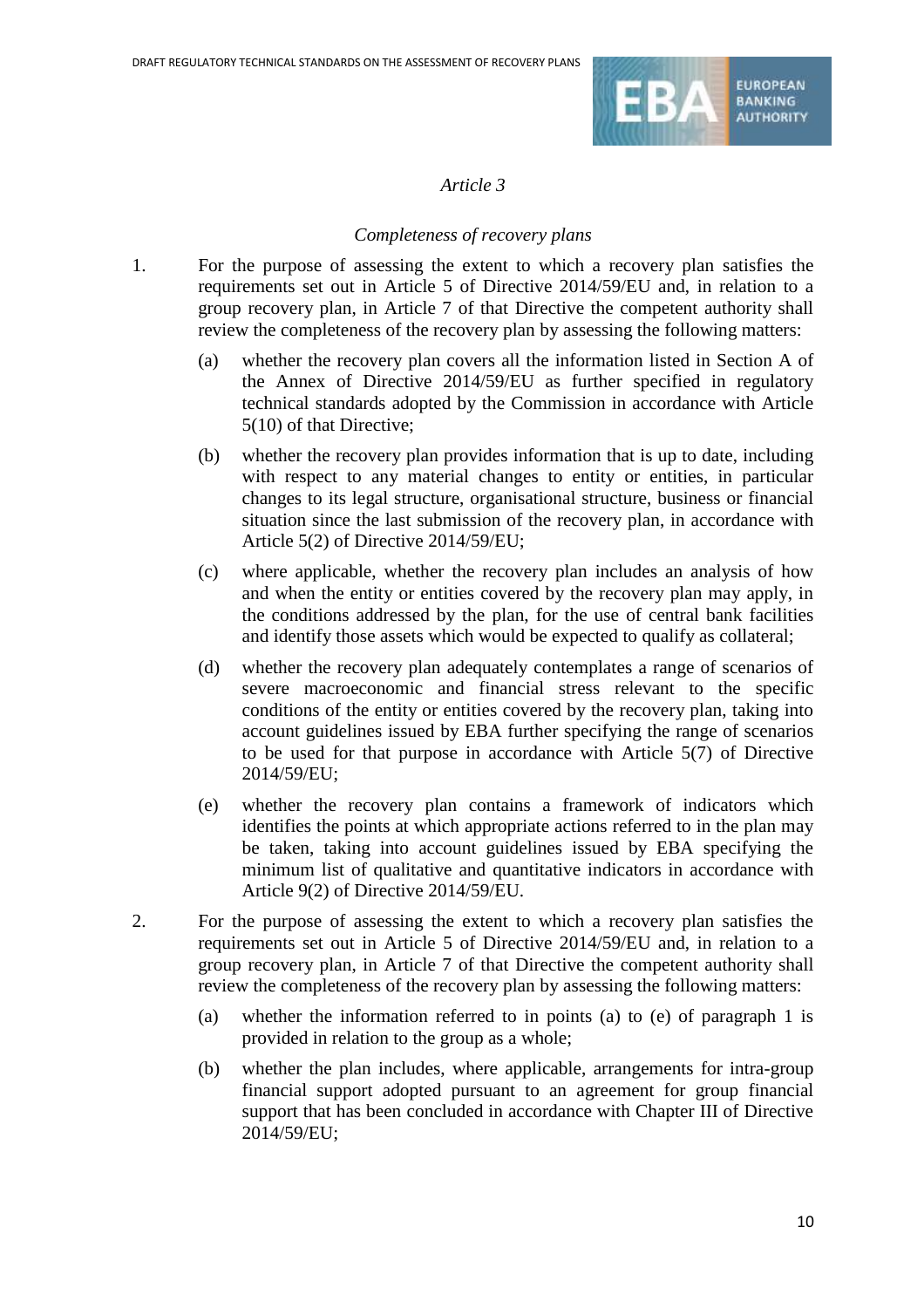

- (c) whether for each of the scenarios of severe macroeconomic and financial stress contemplated in the plan in accordance with Article 7(6) of Directive 2014/59/EU, the plan identifies whether there are:
	- (i) obstacles to the implementation of recovery measures within the group, including at the level of individual entities covered by the plan;
	- (ii) substantial practical or legal impediments to the prompt transfer of own funds or the repayment of liabilities or assets within the group.

### *Quality of recovery plans*

In assessing the requirements and criteria set out in Article 5 and Article 7(1) of Directive 2014/59/EU, as applicable, the competent authority shall review the quality of a recovery plan by assessing the following matters:

- (a) the clarity of the recovery plan, which means that:
	- (i) the recovery plan is self-explanatory and is in clear and understandable language;
	- (ii) definitions and descriptions are clear and consistent throughout the recovery plan;
	- (iii) assumptions and valuations made within the recovery plan are explained;
	- (iv) references to documents not contained in the recovery plan and annexes to the recovery plan supplement the recovery plan in a way which substantially contributes to identifying options to maintain or restore financial strength and the viability of the entity or entities covered by the recovery plan;
- (b) the relevance of information contained in the recovery plan, which means that the information contained in the recovery plan focuses on identifying options to maintain or to restore financial strength and viability of the institution or group;
- (c) the comprehensiveness of the recovery plan which means that, taking into account in particular the nature of the business of the entity or entities covered by the recovery plan, their size and interconnectedness to other institutions and groups and to the financial system in general:
	- (i) the recovery plan provides a sufficient level of detail concerning the information required to be included in recovery plans pursuant to Articles 5 and 7 of Directive 2014/59/EU;
	- (ii) the recovery plan contains a sufficiently wide range of recovery options and indicators, taking into account guidelines issued by EBA further specifying the indicators to be included in recovery plans in accordance with Article 9(2) of Directive 2014/59/EU;
- (d) the internal consistency of the recovery plan, which means: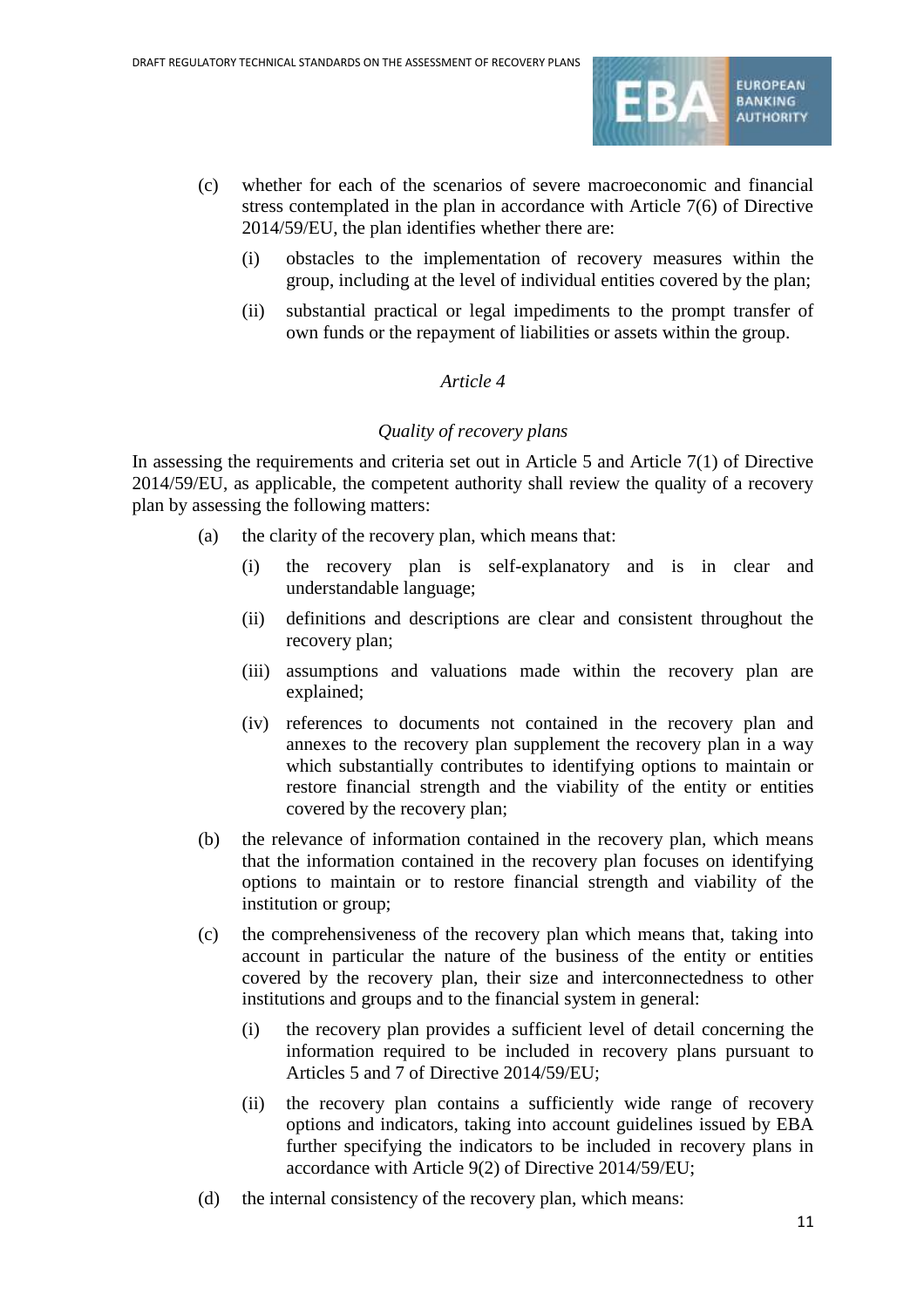

- (i) in the case of an individual recovery plan, the internal consistency of the plan itself;
- (ii) in the case of a group recovery plan, the internal consistency of the group plan itself;
- (iii) in the case that recovery plans have been required for subsidiaries on an individual basis pursuant to Article 7(2) of Directive 2014/59/EU, the internal consistency between these plans and the group recovery plan.

### *Overall credibility of recovery plans*

- 1. When assessing the extent to which the recovery plan satisfies the criterion set out in point (a) of Article 6(2) of Directive 2014/59/EU the competent authority shall assess the following matters:
	- (a) the level of integration and consistency of the recovery plan with the general corporate governance and the internal processes of the entity or entities to which the recovery plan applies, and their risk management framework;
	- (b) whether the recovery plan contains a sufficient number of plausible and viable recovery options which make it reasonably likely that the institution or the group would be able to counter different scenarios of financial distress quickly and effectively. The assessment of plausibility of each recovery option set out in the recovery plan, shall take into account:
		- (i) the extent to which its implementation is within the institution's or group's control and the extent to which it would rely on action by third parties;
		- (ii) whether the recovery plan includes a sufficiently wide range of recovery options and appropriate indicators, conditions and procedures that would ensure timely implementation of these options;
		- (iii) the extent to which the recovery plan considers reasonably foreseeable impacts of the implementation of the proposed recovery option on the institution or group;
		- (iv) whether the recovery plan and in particular the recovery options would be likely to maintain the viability of the institution or group and to achieve the restoration of its financial soundness;
		- (v) if applicable, the extent to which the institution or group, or competitors with similar characteristics have managed a previous episode of financial distress with similar characteristics to the scenario being considered by taking the described recovery options, in particular as regards timely implementation of recovery options and, in the case of a group recovery plan, the coordination of recovery options within the group;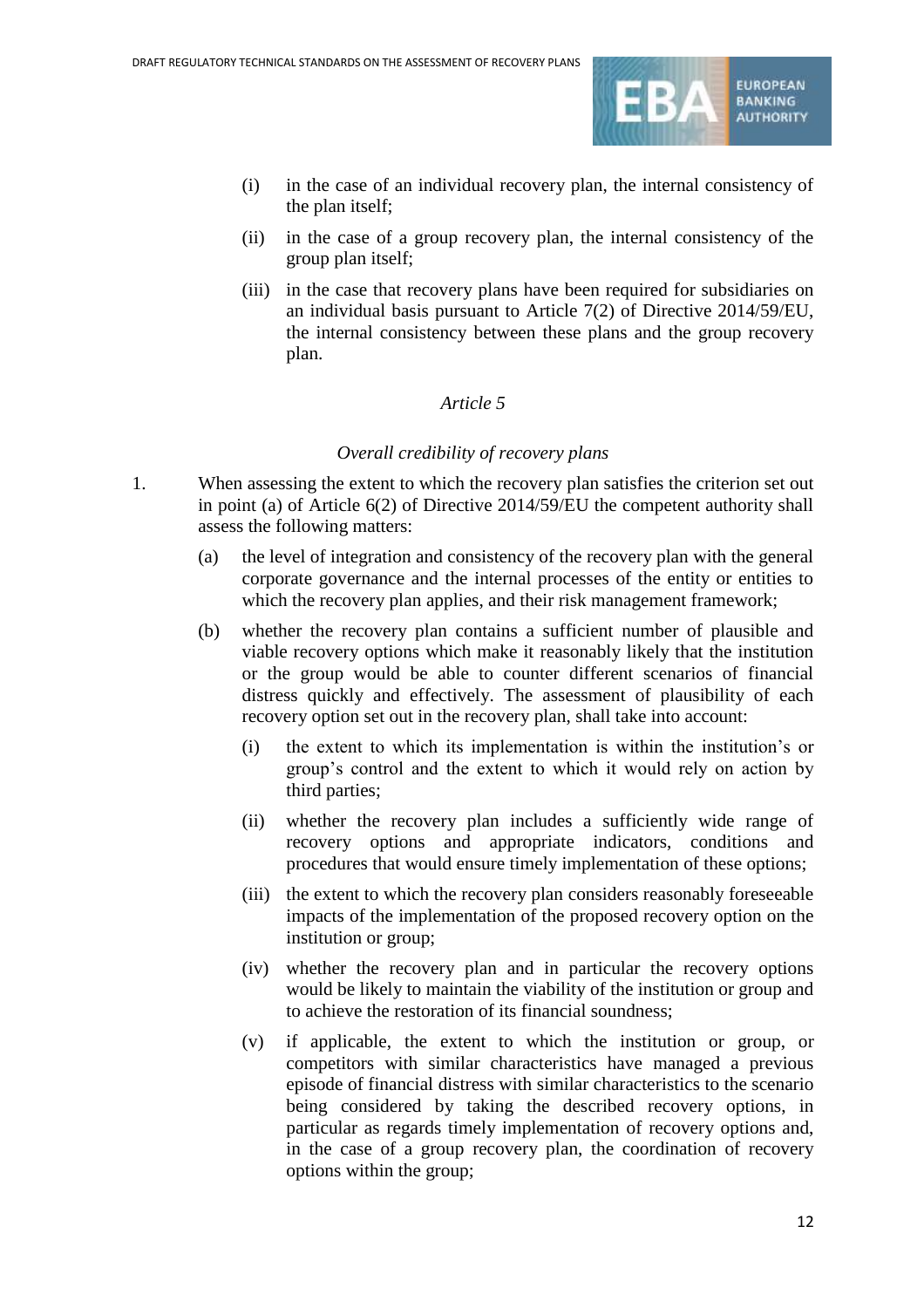

- (c) whether recovery options included in the recovery plan set out actions which effectively address the scenarios of severe macroeconomic and financial stress contemplated in accordance with Article 5(6) of Directive 2014/59/EU;
- (d) whether the timescale to implement the options is realistic and has been taken into account in the procedures designed to ensure implementation of recovery actions;
- (e) the level of the institution's or group's preparedness, which shall be determined in particular by assessing whether necessary preparatory measures have been adequately identified and, where appropriate, those measures have been implemented or a plan to implement them has been prepared;
- (f) the adequacy of the range of scenarios of severe macroeconomic and financial stress against which the recovery plan has been tested;
- (g) the adequacy of the processes for testing of the recovery plan against the scenarios referred to in point (f) and the extent to which the analysis of recovery options and indicators in each scenario is verified by that testing;
- (h) whether the assumptions and valuations made within the recovery plan and each recovery option are realistic and plausible.
- 2. When assessing the extent to which the recovery plan satisfies the criterion set out in point (b) of Article 6(2) of Directive 2014/59/EU the competent authority shall assess the following matters:
	- (a) whether it is reasonably likely that the recovery plan and individual recovery options can be implemented in a timely and effective manner even in situations of severe macroeconomic or financial stress;
	- (b) whether it is reasonably likely that the recovery plan and particular recovery options can be implemented to an extent which sufficiently achieves their objectives without any significant adverse effect on the financial system;
	- (c) whether the range of recovery options sufficiently reduces the risk that obstacles to the implementation of the recovery options or adverse systemic effects arise due to the recovery actions of other institutions or groups being taken at the same time;
	- (d) the extent to which the recovery options may conflict with the recovery options of institutions or groups which have similar vulnerabilities, for example due to their similar business models, strategies or scope of activity, if the options were implemented at the same time;
	- (e) the extent to which implementation of recovery options by several institutions or groups at the same time is likely to negatively affect the impact and feasibility of recovery options.
- 3. When assessing the extent to which a group recovery plan satisfies the criteria set out in Article 7(4) and (6) of Directive 2014/59/EU the competent authority shall assess the following matters: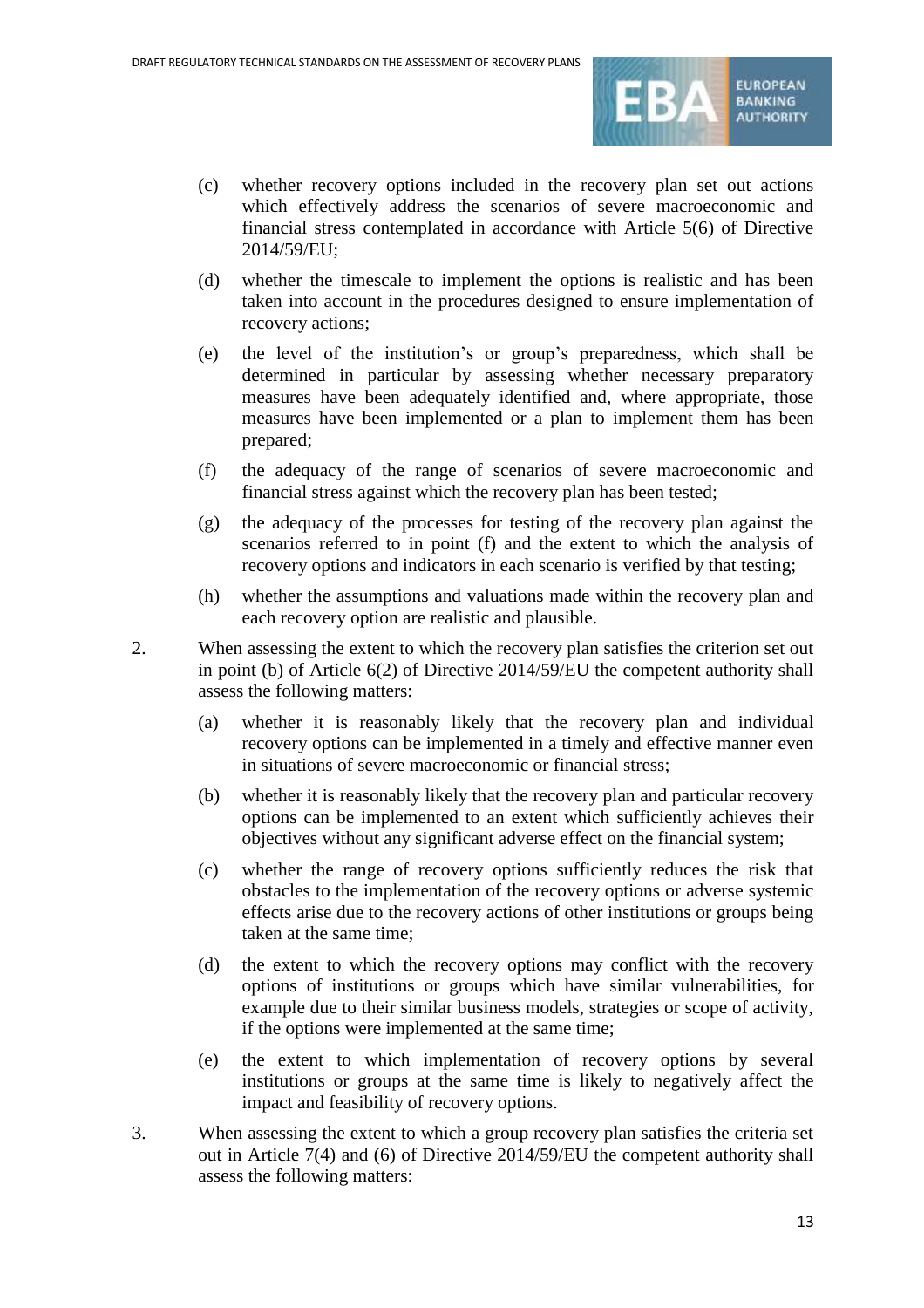

- (a) the extent to which the group recovery plan can achieve stabilisation of the group as a whole and any institution of the group, in particular taking into account:
	- (i) the availability of recovery options at the group level to restore where necessary the financial position of a subsidiary, without disturbing the group's financial soundness;
	- (ii) whether, following the implementation of a particular recovery option, the group as a whole, and any institution within the group which would be intended to continue to carry on business under that recovery option, would still have a viable business model;
	- (iii) the extent to which arrangements included in the group recovery plan ensure coordination and consistency of measures to be taken at the level of the parent undertaking or of an institution subject to consolidated supervision pursuant to Chapter 3 of Title VII of Directive 2013/36/EC, as well as of measures to be taken at the level of individual institutions. The competent authority should assess, in particular, the extent to which governance processes included in the group recovery plan take into account the governance structure of individual subsidiaries and any relevant legal restrictions;
- (b) where obstacles to the implementation of recovery measures within the group are identified in relation to a scenario provided for in Article 5(6) of Directive 2014/59/EU, the extent to which the group recovery plan provides solutions to overcome those obstacles and, if the obstacles cannot be overcome, the extent to which alternative recovery measures could achieve the same objectives;
- (c) where substantial practical or legal impediments to a prompt transfer of own funds or the repayment of liabilities or assets within the group are identified, the extent to which the group recovery plan provides solutions to overcome those impediments, and, if the impediments cannot be overcome, the extent to which alternative recovery options could achieve the same objectives.
- 4. When assessing the overall credibility of a recovery plan in accordance with paragraphs 1 to 4, the competent authority shall take into account the nature of the business of the entity or entities covered by the recovery plan, their size and interconnectedness to other institutions and groups and to the financial system in general.

### *Final provisions*

This Regulation shall enter into force on the twentieth day following that of its publication in the *Official Journal of the European Union.*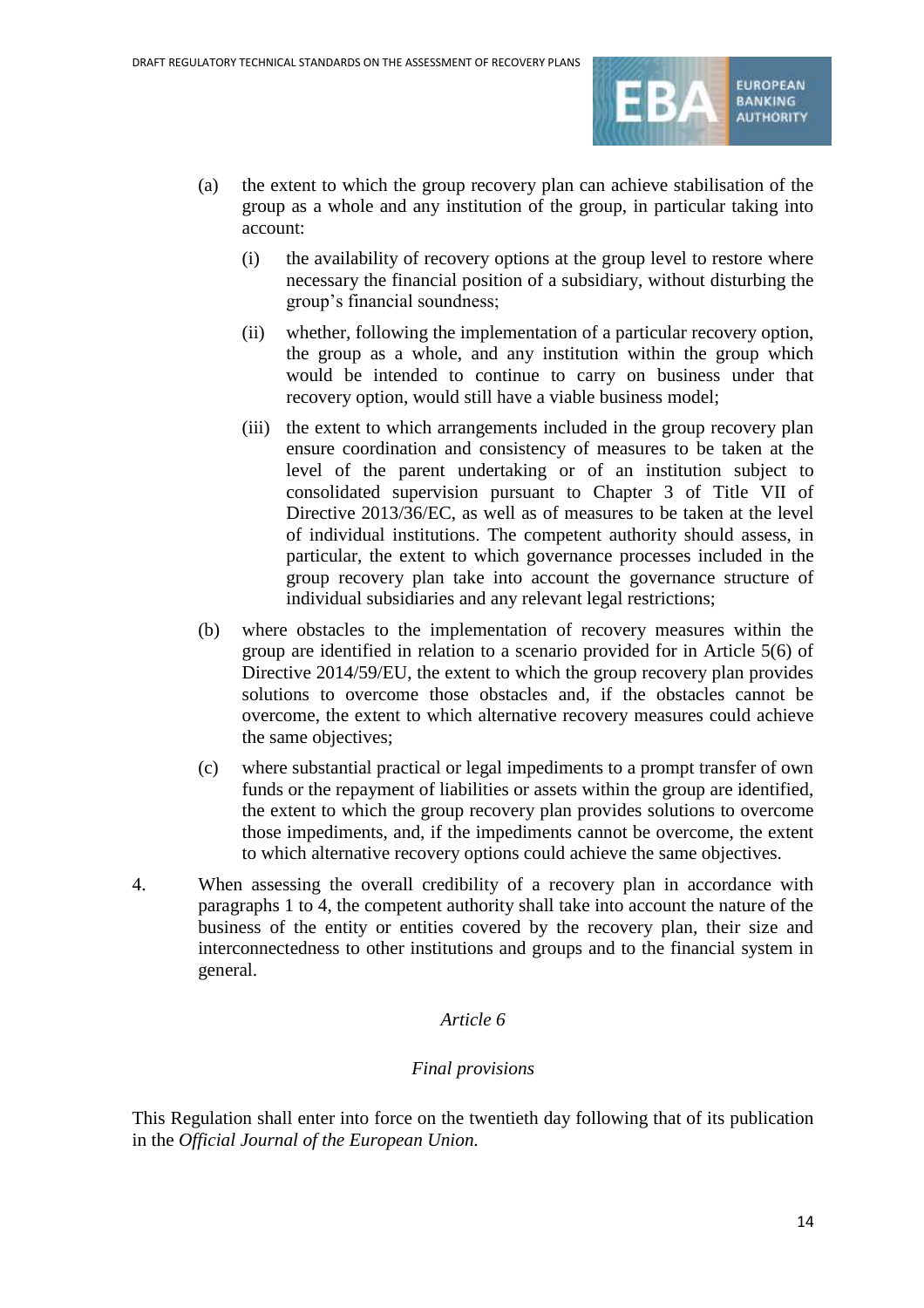

This Regulation shall be binding in its entirety and directly applicable in all Member States.

Done at Brussels,

*For the Commission The President*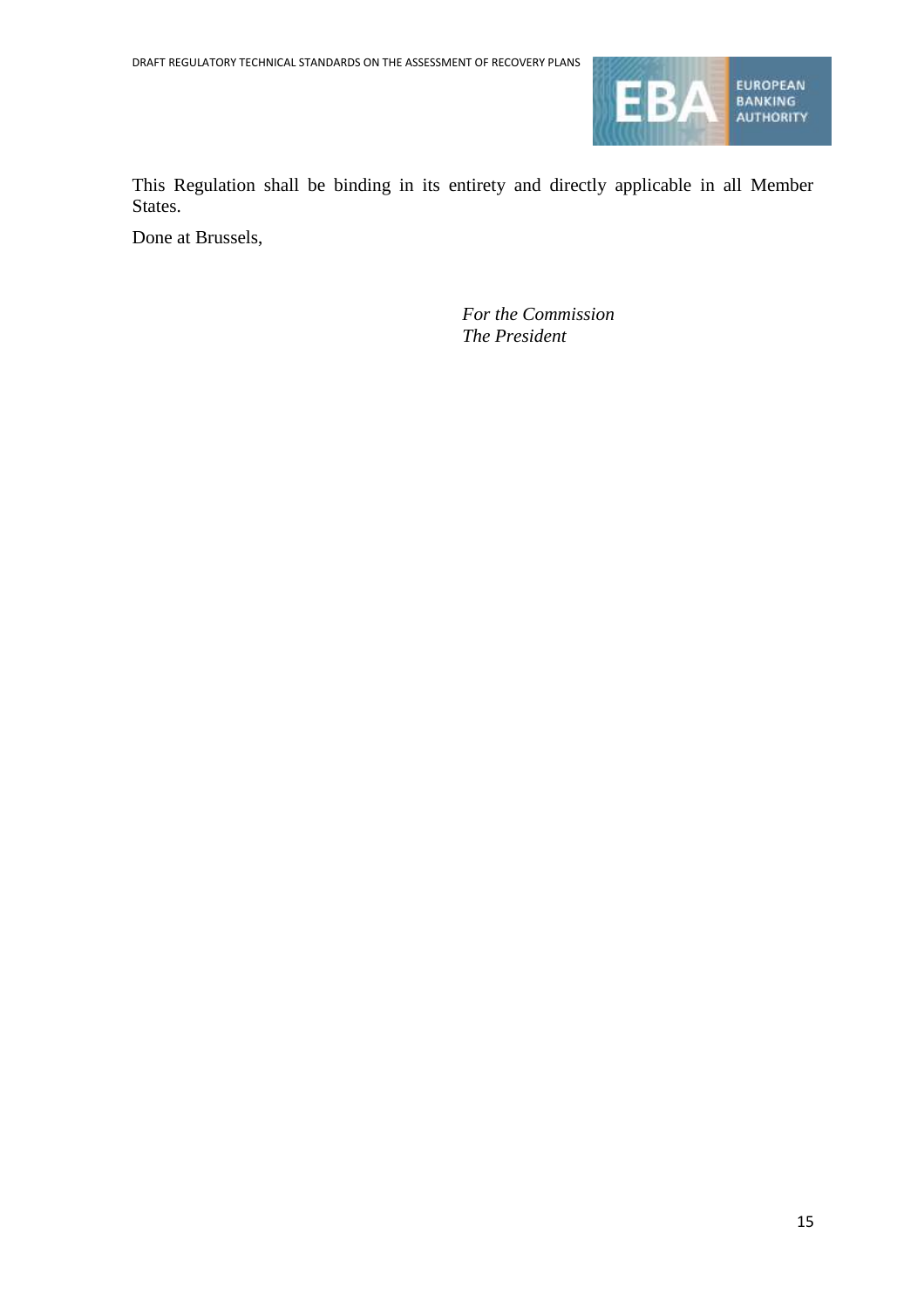

# 4. Accompanying documents

## 4.1 Cost-benefit analysis / Impact assessment

### **Introduction**

This note outlines the impact of the draft RTS on the requirements for the assessment of recovery plans. The development of the draft RTS stems from the requirement stipulated by Article 6(8) of the BRRD.

Pursuant to Article 10(1) of Regulation (EU) No 1093/2010, any draft implementing technical standards/regulatory technical standards developed by the EBA shall be accompanied by an impact assessment annex which analyses the potential related costs and benefits. This will provide the reader with an overview of the findings regarding problem identification and the options identified for solving the problem and their potential impact.

This note outlines the main expected impacts of the proposed provisions and provides a summary of the nature and expected magnitude of costs and benefits.

### **Problem definition**

Issues addressed by the European Commission regarding EU framework for bank recovery

As documented in the European Commission's impact assessment of the BRRD, many institutions did not have plans setting out how they might recover in various situations of financial distress during the financial crisis. They were therefore not able to adopt appropriate and prompt measures to address liquidity shortages, capital depletion and other problems.

In the BRRD, credit institutions and investment firms are to prepare recovery plans in which they specify the arrangements they have in place or the measures that they would adopt to restore their long-term viability in the event of a deterioration of their financial position in situations of financial stress. The competent authorities would then assess the quality of the submitted recovery plans.

### **Issues addressed by the RTS and objectives**

The BRRD mandates the EBA to specify through RTS what the competent authority must assess in a recovery plan. This is to avoid national supervisory authorities having substantially divergent approaches when reviewing recovery plans as this may create uncertainty regarding the quality of recovery plans across the EU.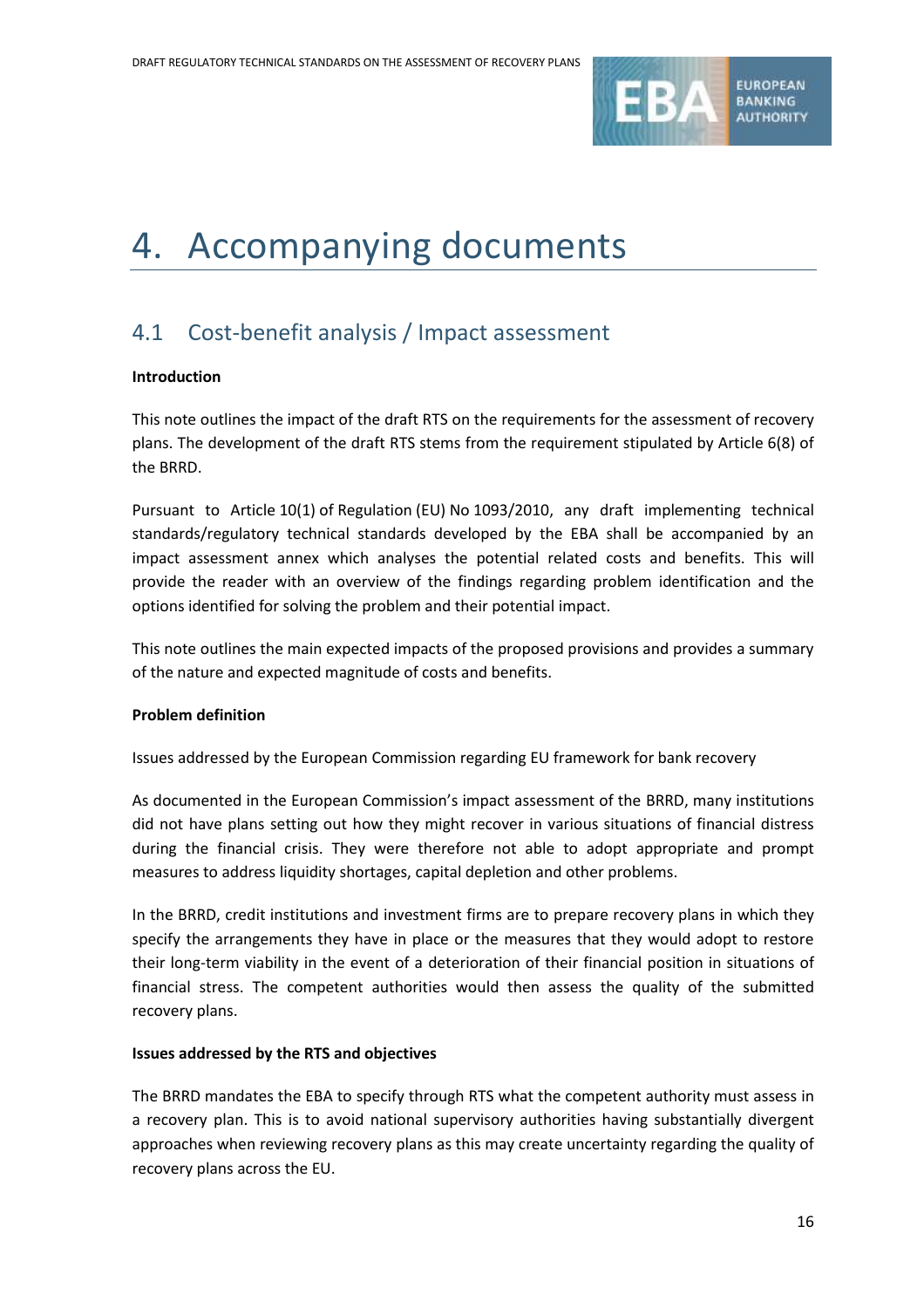

The RTS will contribute to fulfilling the BRRD objectives of increasing the preparedness of institutions for crisis situations and ensuring that the content of recovery plans across the EU is assessed by national competent authorities using EU-harmonised rules.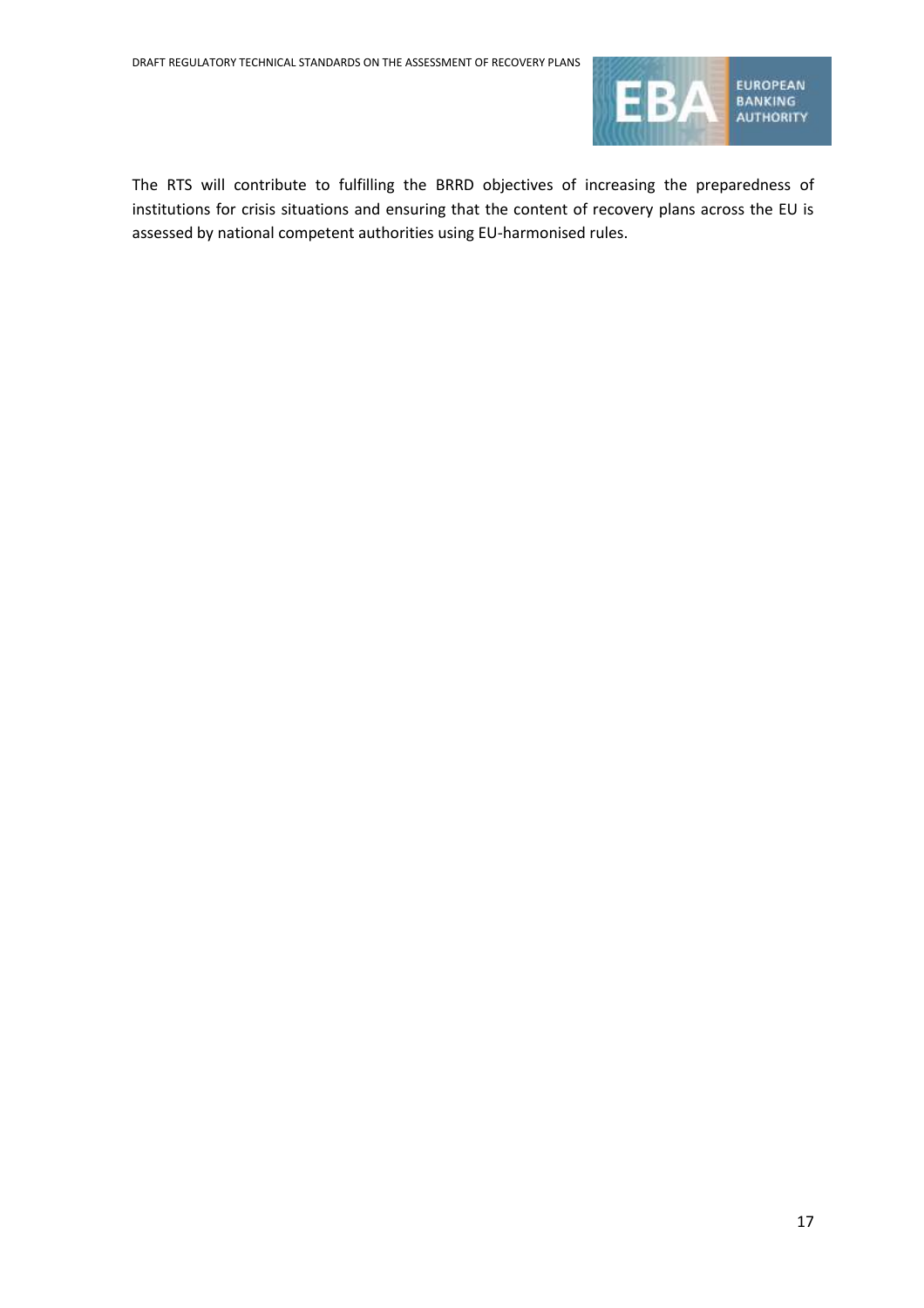

## 4.2 Views of the Banking Stakeholder Group (BSG)

No views were received from the BSG on the content of this technical standard.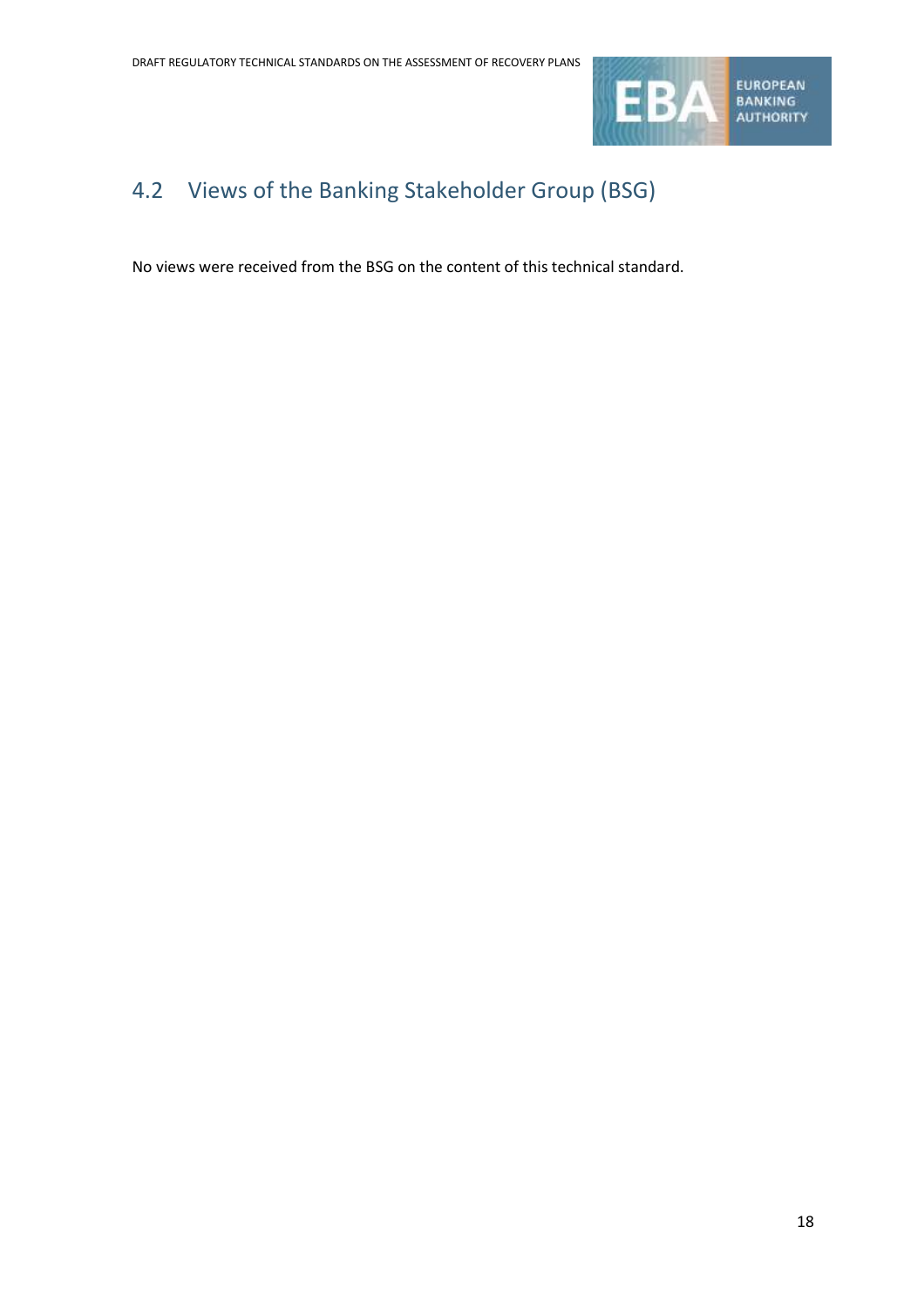

## 4.3 Feedback on the public consultation and on the opinion of the BSG

The EBA organised a public consultation on the draft proposal contained in this paper.

The consultation period lasted for three months and ended on 28 August 2013. A total of 14 responses were received, of which 13 were published on the EBA website.

This paper presents a summary of the key points and other comments arising from the consultation, the analysis and discussion triggered by these comments, and the actions taken to address them where necessary.

In many cases, several industry bodies made similar comments or the same body repeated its comments in its response to different questions. In these cases, the comments and EBA analysis appear in the section where the EBA considers them most appropriate.

Changes to the draft RTS have been incorporated as a result of the responses received during the public consultation.

### **Summary of key issues and the EBA's response**

Some respondents commented that institutions should not be required to prepare separate group and individual entity recovery plans, arguing that recovery planning is best done at group level and 'individual' plans should form part of the group plan. The circumstances in which individual entity recovery plans are required are governed by the BRRD and are not part of the draft RTS. However, where both individual and group plans have been prepared, the draft RTS do require authorities to assess their consistency.

Respondents also raised the related issue of coordination and cooperation between home and host authorities. Again, the scope of the RTS mandate does not include the process for cooperation. However, the related draft RTS on the content of recovery plans require that they include communication planning with supervisory authorities. The EBA will continue to play its normal role in promoting supervisory cooperation and convergence in this area.

Some respondents commented on the role of scenarios and stress testing in recovery planning, arguing that over-reliance on these would result in overly rigid recovery plans which are not able to address the full range of circumstances that entities in distress might face. This is a valid concern, but the EBA considers that this already forms part of the assessment of credibility of recovery plans required by Article 5 of the draft RTS.

Respondents asked for clarification of the distinction in the draft RTS between 'completeness' and 'comprehensiveness' of the recovery plan. An additional recital has been added to make this clearer.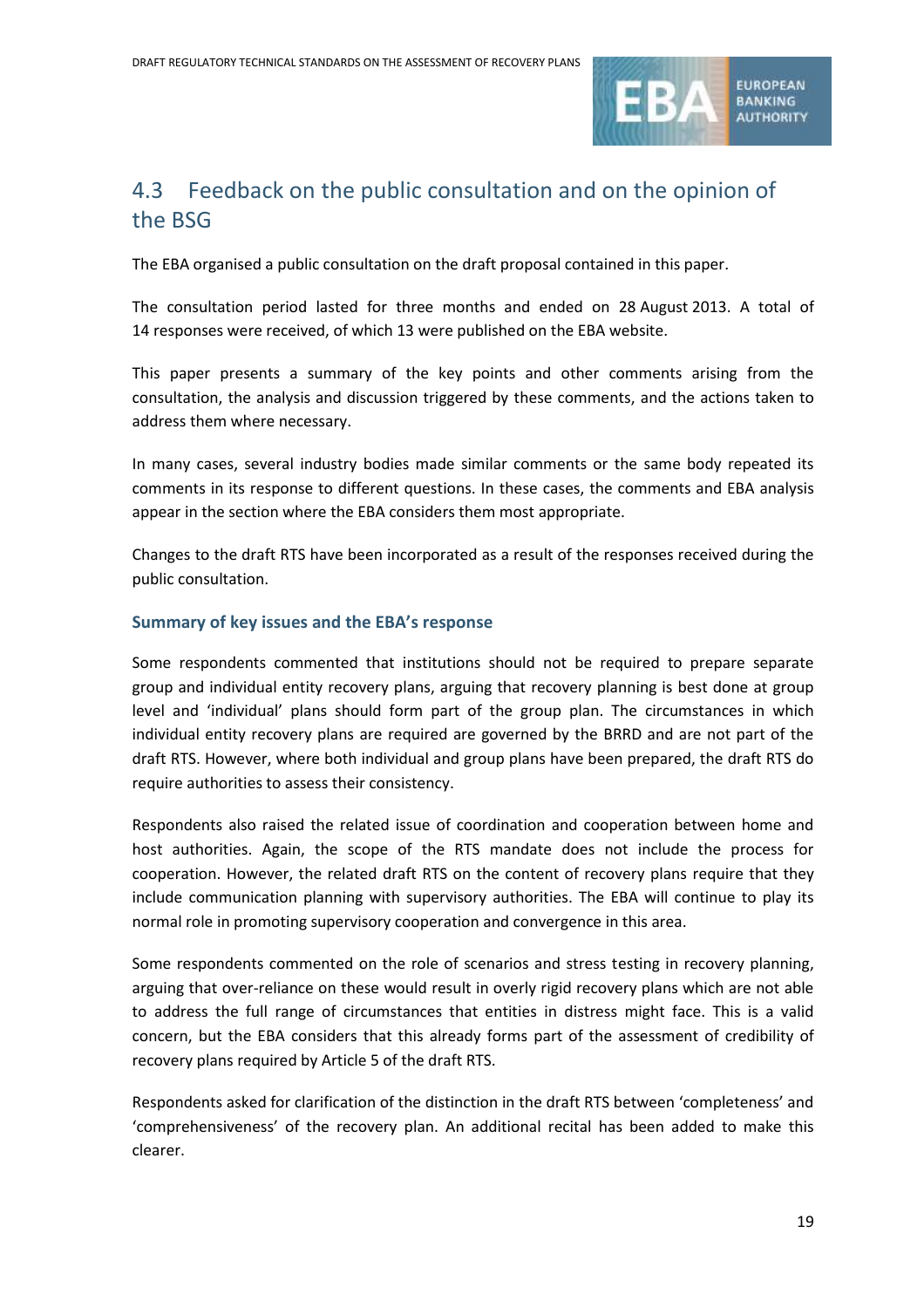

## **Summary of responses to the consultation and the EBA's analysis**

| <b>Comments</b>                                               | <b>Summary of responses received</b>                                                                                                                                                                                                                                                                                                                                                                                                                                                                                                                                                                                                                                                                                                                                                                                                                                                                                                                                                                                                                                             | <b>EBA analysis</b>                                                                                                                                                           | <b>Amendments to</b><br>the proposals                                                                                     |
|---------------------------------------------------------------|----------------------------------------------------------------------------------------------------------------------------------------------------------------------------------------------------------------------------------------------------------------------------------------------------------------------------------------------------------------------------------------------------------------------------------------------------------------------------------------------------------------------------------------------------------------------------------------------------------------------------------------------------------------------------------------------------------------------------------------------------------------------------------------------------------------------------------------------------------------------------------------------------------------------------------------------------------------------------------------------------------------------------------------------------------------------------------|-------------------------------------------------------------------------------------------------------------------------------------------------------------------------------|---------------------------------------------------------------------------------------------------------------------------|
| <b>General comments</b>                                       |                                                                                                                                                                                                                                                                                                                                                                                                                                                                                                                                                                                                                                                                                                                                                                                                                                                                                                                                                                                                                                                                                  |                                                                                                                                                                               |                                                                                                                           |
| <b>Requirement of separate</b><br>institution and group plans | Some respondents felt that recovery planning<br>would be best carried out at group level and<br>that individual recovery plans would not be<br>necessary in every case. One respondent<br>stressed that a group recovery plan should be<br>based on the principle that the group's value<br>and stability should be preserved while not<br>endangering local stability. According to this<br>respondent group recovery plans should make<br>explicit the necessary coordination role of the<br>holding company while having active<br>engagement of the main legal entities. Two<br>respondents were concerned by the separate<br>description of elements of individual institution<br>and group recovery plans and the possible<br>interpretation of the draft RTS as requiring<br>separate plans. Another respondent noted that<br>the level of application of recovery plans to<br>groups on a group and/or individual basis<br>would be dealt with in the level 1 text. This<br>respondent recommended that the RTS should<br>make it clear that the level of application of | The draft RTS address the assessment of individual<br>and group recovery plans. Therefore, the<br>differentiation between individual and group<br>recovery plans makes sense. | Article 4 (d) of the<br>draft RTS amended<br>to take account of<br>level 1 provisions for<br>individual recovery<br>plans |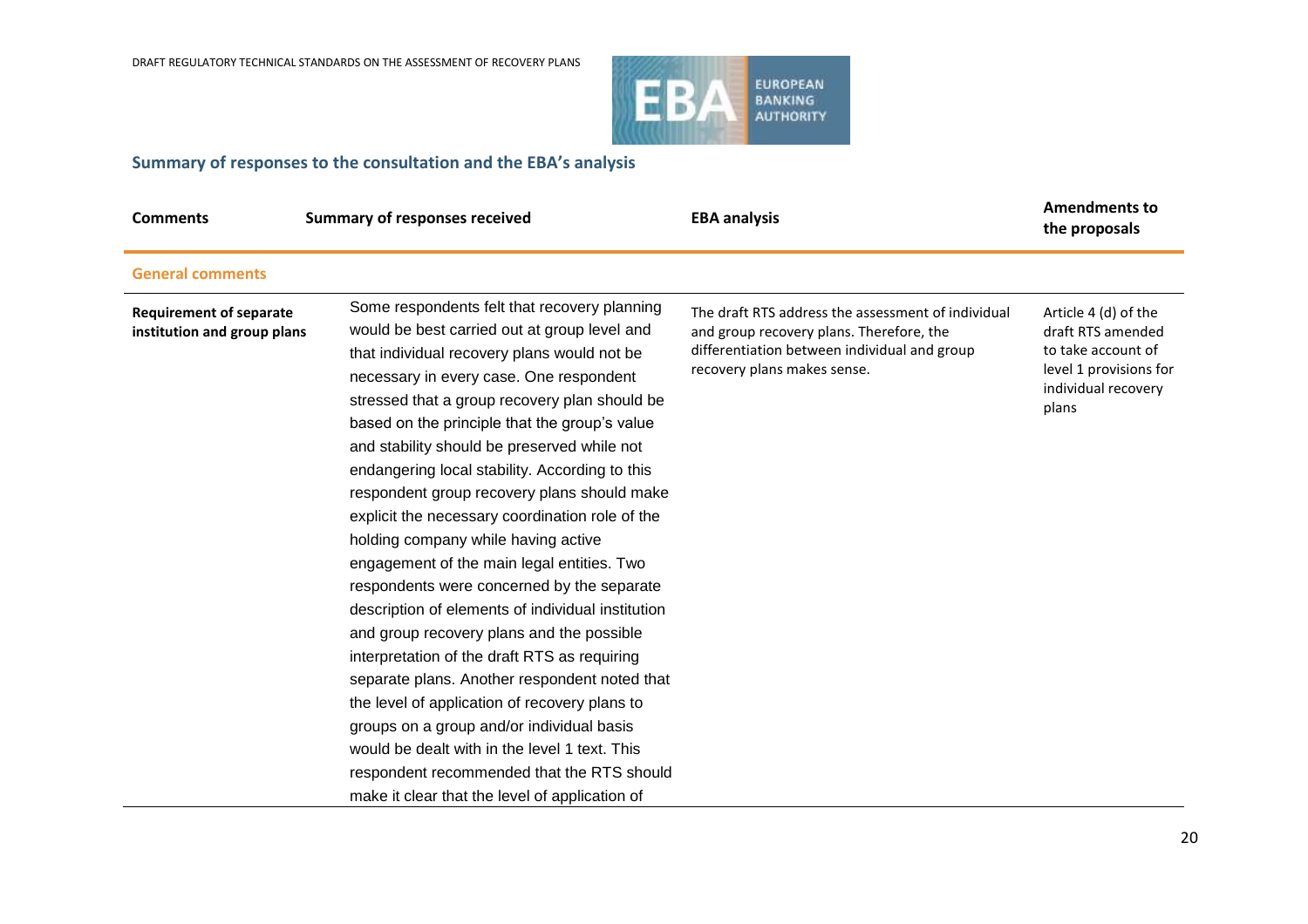

| <b>Comments</b>                                                 | <b>Summary of responses received</b>                                                                                                                                                                                                                                                                                                                                                                                                                                                                                                                                                                                                                                                                                                                                                                                                                                                                                                                                                                                                                                                                                                                                                                               | <b>EBA analysis</b>                                                                                                                                                                                                                                                                                                                                                                                                                                                    | <b>Amendments to</b><br>the proposals |
|-----------------------------------------------------------------|--------------------------------------------------------------------------------------------------------------------------------------------------------------------------------------------------------------------------------------------------------------------------------------------------------------------------------------------------------------------------------------------------------------------------------------------------------------------------------------------------------------------------------------------------------------------------------------------------------------------------------------------------------------------------------------------------------------------------------------------------------------------------------------------------------------------------------------------------------------------------------------------------------------------------------------------------------------------------------------------------------------------------------------------------------------------------------------------------------------------------------------------------------------------------------------------------------------------|------------------------------------------------------------------------------------------------------------------------------------------------------------------------------------------------------------------------------------------------------------------------------------------------------------------------------------------------------------------------------------------------------------------------------------------------------------------------|---------------------------------------|
|                                                                 | recovery plans would not be affected by the<br>draft RTS and where appropriate any<br>"individual" plans should form a part of the<br>group recovery plan.                                                                                                                                                                                                                                                                                                                                                                                                                                                                                                                                                                                                                                                                                                                                                                                                                                                                                                                                                                                                                                                         |                                                                                                                                                                                                                                                                                                                                                                                                                                                                        |                                       |
| <b>Coordination and cooperation</b><br>of competent authorities | One respondent expressed concerns that the draft<br>RTS did not address the areas in which or the<br>process by which home and host authorities should<br>seek to communicate and cooperate. According to<br>this respondent the draft RTS should cover<br>coordination between home and host authorities<br>in order to encourage a group-wide approach to<br>recovery planning and to minimise the risks and<br>costs of duplicative individual recovery plans.<br>Therefore, the respondent suggested adding a new<br>article covering coordination and communication<br>which should also reflect that the preparation of<br>recovery plans is an iterative dialogue between<br>banks and supervisors. Another respondent also<br>recommended providing guidance as to how<br>assessment of recovery plans for cross-border<br>groups should be conducted to ensure<br>coordination between different competent<br>authorities. This respondent admitted that some of<br>this will depend on the level 1 text, but greater<br>emphasis on coordination and cooperation among<br>competent authorities when assessing recovery<br>plans would be welcomed. One respondent<br>advocated adding clear and updated | The scope of the RTS mandate refers to assessment<br>criteria, not processes (e. g. communication and<br>coordination); the BRRD deals with communication<br>and coordination. In addition Article 7 of the RTS on<br>content requires a communication and disclosure<br>plan which encompasses the communication with<br>supervisory authorities. The EBA will continue to<br>play its normal role in promoting convergence of<br>supervisory practices in this area. | None                                  |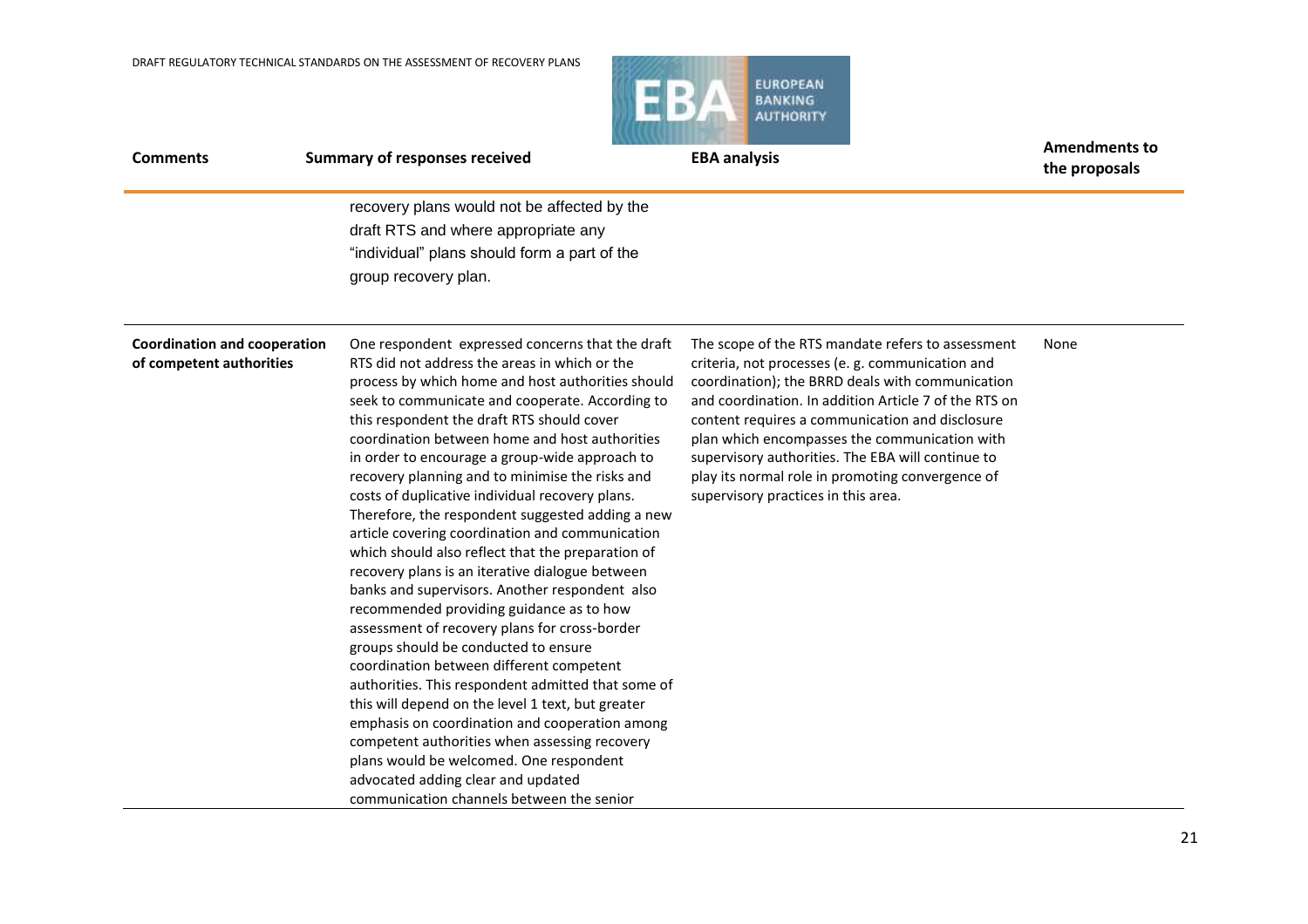

| <b>Comments</b>                              | <b>Summary of responses received</b>                                                                                                                                                                                                                                                                                                                                                                                                                                                                                                                                                                                                                                                                                                                                                                                                                                                    | <b>EBA analysis</b>                                                                                                                                                                                                                                                                                                                        | <b>Amendments to</b><br>the proposals |
|----------------------------------------------|-----------------------------------------------------------------------------------------------------------------------------------------------------------------------------------------------------------------------------------------------------------------------------------------------------------------------------------------------------------------------------------------------------------------------------------------------------------------------------------------------------------------------------------------------------------------------------------------------------------------------------------------------------------------------------------------------------------------------------------------------------------------------------------------------------------------------------------------------------------------------------------------|--------------------------------------------------------------------------------------------------------------------------------------------------------------------------------------------------------------------------------------------------------------------------------------------------------------------------------------------|---------------------------------------|
|                                              | management of the institution and the competent<br>authority to the recovery plans.                                                                                                                                                                                                                                                                                                                                                                                                                                                                                                                                                                                                                                                                                                                                                                                                     |                                                                                                                                                                                                                                                                                                                                            |                                       |
| <b>Scenario testing of recovery</b><br>plans | Some respondents remarked that an over-reliance<br>on scenarios and on theoretical ex ante links<br>between scenarios and recovery options should be<br>avoided and that too much focus had been put on<br>scenario testing of recovery plans (see also<br>remarks to question 1). More emphasis should be<br>placed on the need for flexibility. A more holistic<br>view of the completeness and credibility of<br>recovery plans would be preferable, including<br>notably an assessment of whether recovery plans<br>contain a sufficiently wide variety of options that<br>enable the group to recover from a wide range of<br>potential situations. This would be a better<br>criterion for assessment of the overall strength of a<br>recovery plan than detailed checking of how<br>suitable the options are for resolving the issues<br>contained in the theoretical scenarios. | The EBA considers that this issue is already reflected<br>in the draft RTS (in particular in Article 5), but see<br>also remarks below.                                                                                                                                                                                                    | None                                  |
| <b>Simplified obligations</b>                | One respondent remarked that the draft RTS<br>should make it clearer whether and how - with<br>which modifications - they would apply to<br>recovery plans based on Article 4 simplified<br>obligations. This respondent argued that the draft<br>RTS made reference to the impact of BRRD Article<br>4 at Recital 3, but this has not been followed<br>through. Another respondent argued in order to<br>avoid negative impacts the principle of<br>proportionality should also be respected in the<br>concrete provisions of the RTS for recovery plans.<br>This respondent was opposed to the approach of                                                                                                                                                                                                                                                                            | The EBA's mandate under Article 4(5) of the BRRD<br>does not include defining the modifications made to<br>simplified obligations. With regard to recovery<br>planning, a degree of proportionality is inherent in<br>the nature of recovery plans - smaller and simpler<br>firms will tend to have fewer and simpler recovery<br>options. | None                                  |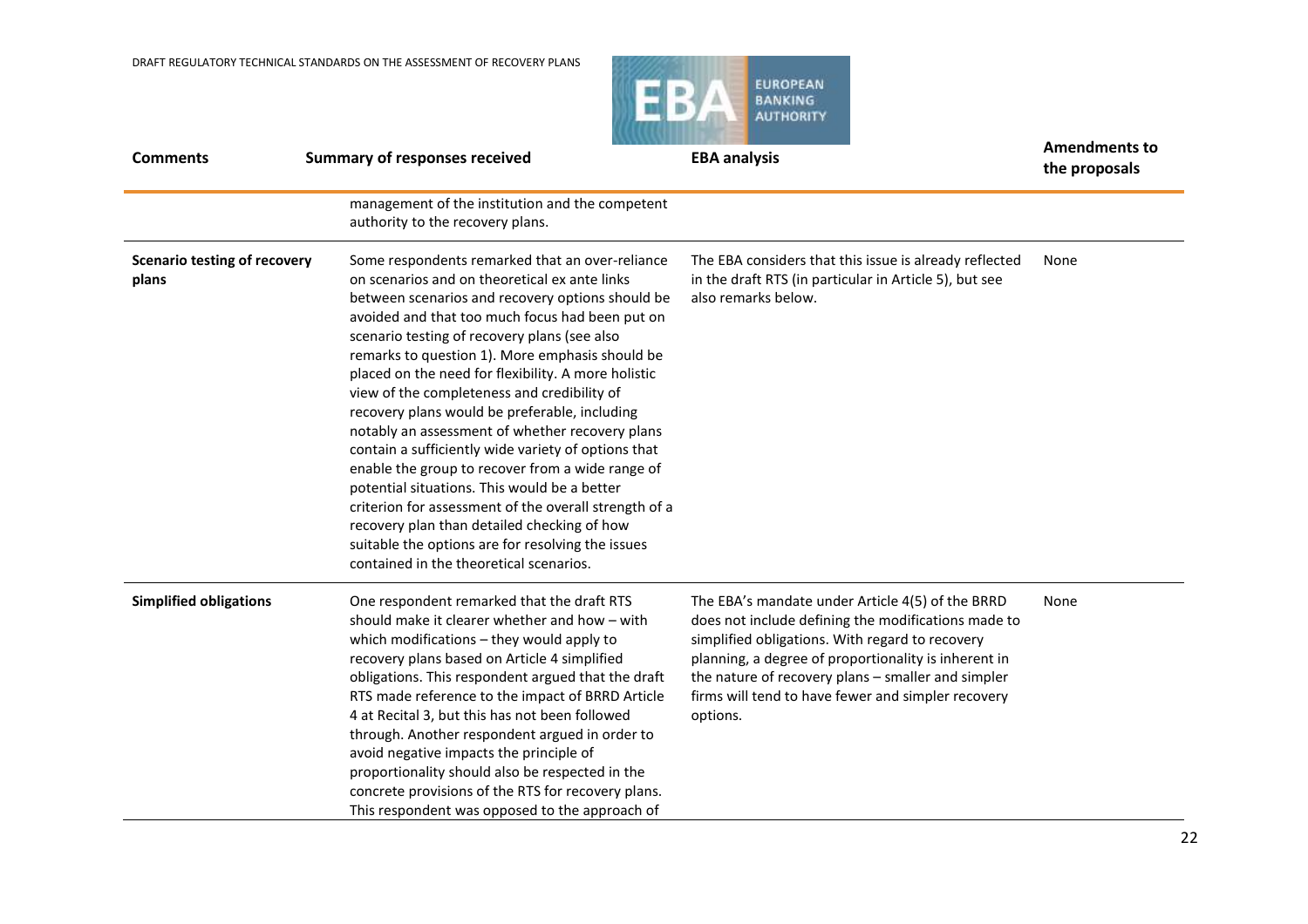

**Comments Summary of responses received EBA analysis EBA analysis Amendments to** the BRRD according to which the creation of a recovery plan and its regular update should be

mandatory for all credit institutions.

### **Responses to questions in Consultation Paper EBA/CP/2013/08**

### Question 1:

If your recovery plan has already been assessed by a competent authority, what are your general comments to this RTS on the basis of your experience? In particular, which elements do you suggest to add to the assessment criteria specified in this RTS?

Many respondents answered that they or their members already had experience in recovery planning and assessment of their recovery plans. Another respondent remarked that their recovery plan had not yet been formally assessed. Three respondents believed that the assessment approach used in the current practice was not inconsistent with the approach proposed in the draft RTS.

One respondent (confidential response) suggested that less emphasis should be placed on testing against scenarios and more on ensuring that the recovery plan is sufficiently flexible to be of use in the widest possible range of scenarios by the home supervisor. This respondent argued that scenarios should be used for testing the plan through 'fire drills', but responses to scenarios should not be built into the plan itself, and recommended that they should be included in a separate document, in order to avoid plans which were too cumbersome and hard to use in crisis.

The draft RTS on assessment of recovery plans does not stipulate the content or form of the recovery plan in this regard. The RTS do not prevent including the testing in an annex to the recovery plan (see also Article 4 (a) (iv)). The draft RTS on content of recovery plans should also be considered in this regard.

**the proposals**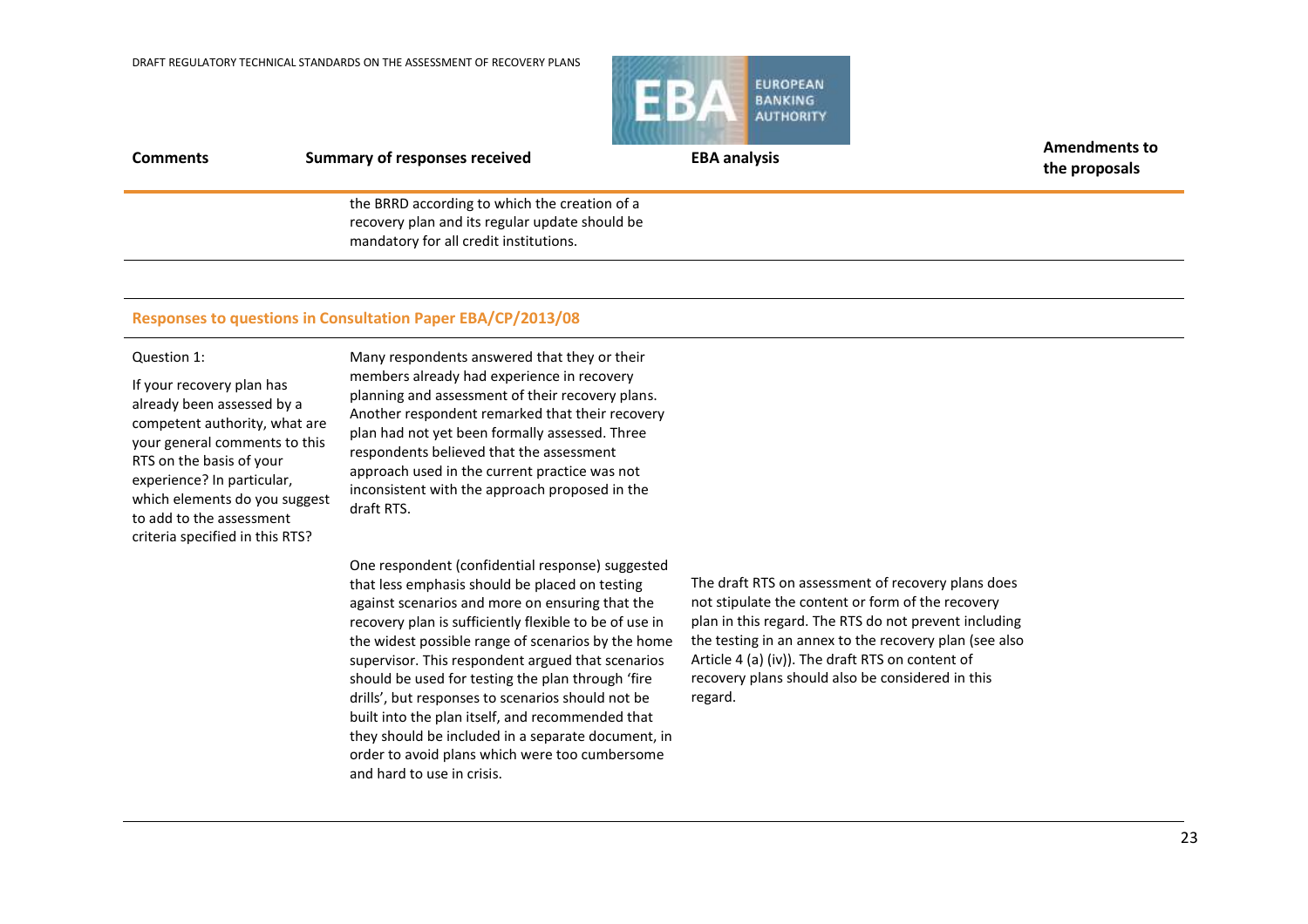

| <b>Comments</b>                                                                                                                                            | <b>Summary of responses received</b>                                                                                                                                                                                                                                                                                                                                                         | <b>EBA analysis</b>                                                                                                                                                                                                  | <b>Amendments to</b><br>the proposals                                                              |
|------------------------------------------------------------------------------------------------------------------------------------------------------------|----------------------------------------------------------------------------------------------------------------------------------------------------------------------------------------------------------------------------------------------------------------------------------------------------------------------------------------------------------------------------------------------|----------------------------------------------------------------------------------------------------------------------------------------------------------------------------------------------------------------------|----------------------------------------------------------------------------------------------------|
|                                                                                                                                                            | Another respondent stressed the importance of<br>considering existing governance arrangements in<br>the assessment of the recovery plan. According to<br>one respondent it is essential to ensure that<br>recovery options could be executed within the<br>existing governance structure of the group or<br>institution.                                                                     | We agree that assessment of recovery plans should<br>consider the governance processes involved in<br>executing resolution options, and identify cases<br>where they represent obstacles to their<br>implementation. | This is reflected in<br>Article 5 (2) (a) and<br>Article 5 (4) (b) of<br>the revised draft<br>RTS. |
|                                                                                                                                                            | One respondent expressed concern that the<br>reference to determining "which specific recovery<br>option it may need to apply" in the definition of<br>indicators could be read as a requirement to link<br>specific recovery options to specific situations. Any<br>perception that indicators should act as triggers for<br>particular recovery measures being taken should<br>be avoided. | The new Article 9 of the BRRD, and the EBA<br>guidelines required under Art 9 (2), clarify the<br>function of indicators.                                                                                            |                                                                                                    |
| Question 2.                                                                                                                                                |                                                                                                                                                                                                                                                                                                                                                                                              |                                                                                                                                                                                                                      |                                                                                                    |
| Do you think that the elements<br>which shall be subject to<br>assessment according to this<br>Article are comprehensive? Do<br>you think that some of the | Most respondents answered that the elements<br>considered in Article 3 of the draft RTS were<br>comprehensive.                                                                                                                                                                                                                                                                               |                                                                                                                                                                                                                      |                                                                                                    |
| elements should be amended?<br>Do you think that some<br>additional elements should be<br>added?                                                           | Two respondents recommended giving further<br>clarification of the difference between<br>assessments of completeness and<br>comprehensiveness of recovery plans, with regards<br>to Article 3 and Article 4 (c). Another respondent<br>proposed the following amendments: "c. the<br>comprehensiveness of the recovery plan, taking                                                          | We agree that the distinction between<br>'completeness' and 'comprehensiveness' could<br>usefully be clarified.                                                                                                      | This is reflected in<br>Recital 4 of the<br>revised draft RTS.                                     |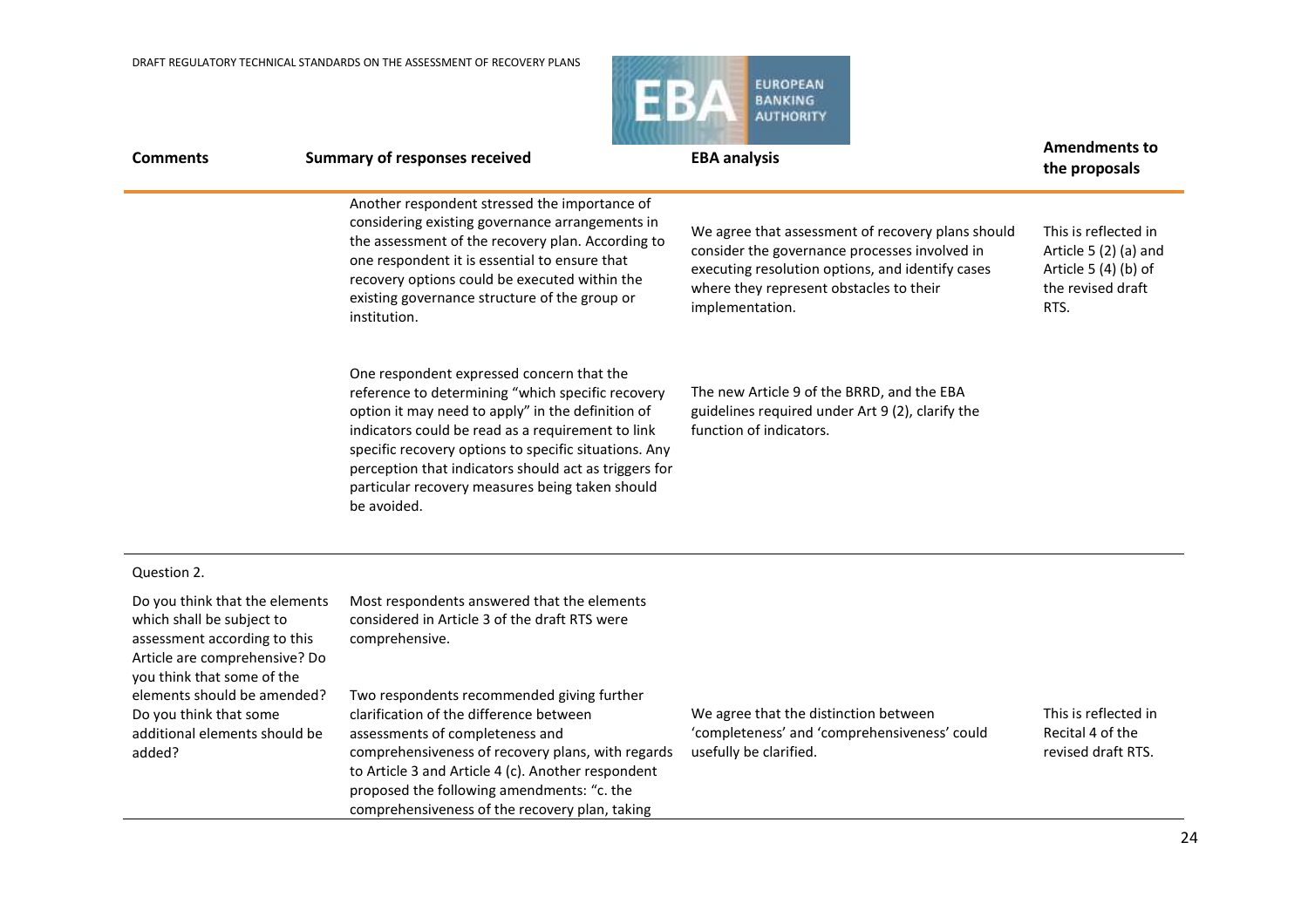

**Comments Summary of responses received EBA analysis EBA analysis Amendments to the proposals**

> into account in particular the nature of the institution`s or the group`s business, its size and its interconnectedness to other institutions and groups and to the financial system in general, which means that:". One respondent believed that Article 3 and Article 4 should be directly related.

Regarding Article 3 (1) of the draft RTS one respondent suggested that the competent authority should consider whether the range of options was comparable to other organisations of a similar size, legal structure and complexity. According to this respondent competent authorities should also be allowed to recommend additional recovery options if gaps were identified without disclosing the source of those conclusions.

Article 3 of the draft RTS takes into account the completeness of the recovery plans. The issue raised here refers more to the quality or the credibility of the recovery plan. This aspect is reflected in Article 4 (c) (ii) and Article 5 (2) (b) of the revised draft RTS. In an individual case a competent authority may come to the conclusion that the recovery options considered in the recovery plan are not sufficient. Article 6 of the BRRD deals with the process and communication.

One respondent (confidential response) noted that it should also be recognised that the overall effectiveness of a recovery plan should be judged on its usefulness to the individual firm and not as a standalone document. Another respondent proposed to add a recital that the overall assessment of the recovery plan should consider whether the plan is viable and can be implemented by the firm concerned rather than as a standalone

We think that this issue is reflected in the draft RTS (in particular in Article 5). and in the recitals. See recital 2.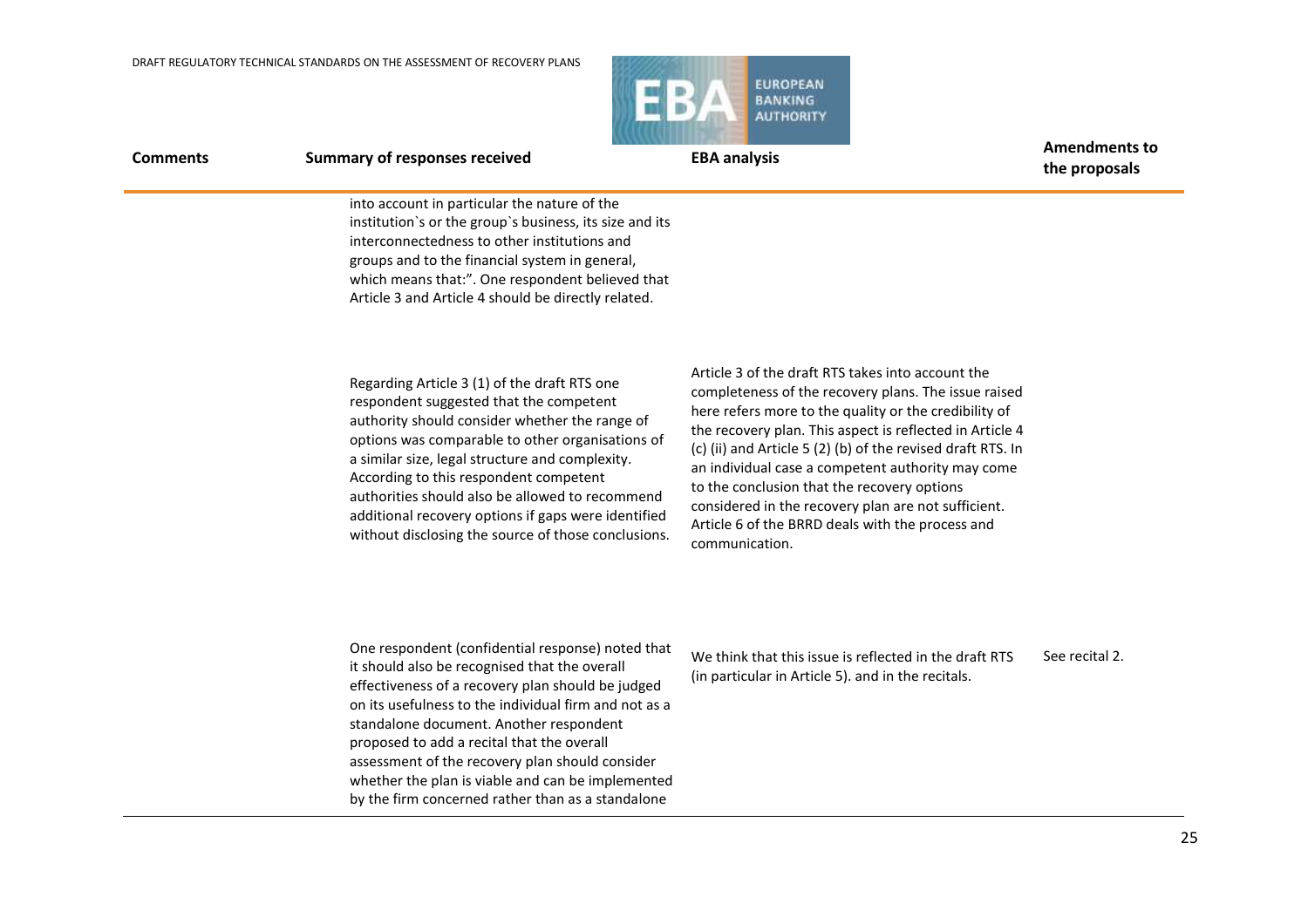

**Comments Summary of responses received EBA analysis EBA analysis Amendments to** 

**the proposals**

document for any other purpose.

One respondent asked for further clarification whether Article 3 (1) (c) would apply to the recovery or the resolution phase. Another respondent indicated that the draft RTS required information that is not listed in Article 6 of the draft BRRD, e. g. Article 3 (1) (c). This respondent asked whether the requirement of Article 3 (1) (c) should not belong to the RTS on content instead of the RTS on assessment of recovery plans. Another respondent felt Article 3 (1) (c) was too specific compared to the rest of Article 3 (1).

Article 3 (1) (c) of the draft RTS refers to Article 5 (4) of the BRRD. Article 3 of the draft RTS deals with the completeness of recovery plans. Therefore, all elements prescribed in the draft BRRD or in the RTS on content should be contained in the recovery plan.

One respondent felt that the role of scenario testing should be clarified and the assessment of the recovery plan should seek confirmation that the institution had undertaken scenario testing but not require a description of the actual scenarios against which the plan had been tested. With regard to Article 3 (1) (d) the following amendments are proposed: "whether the recovery plan is sufficiently adaptable to be deployed in has been tested against a range of scenarios as specified in…..of the Directive".

Article 3(1)(d) has been updated to take account of the final BRRD text on scenarios. It should also be read in conjunction with the EBA guidelines on scenarios for recovery planning.

One respondent proposed to clarify in Article 3 (2) (b) of the draft RTS that there is no mandatory requirement for intra‐group financial support agreements under the directive. Therefore, Article

We agree that the RTS should acknowledge that intra-group financial support arrangements are optional.

'where applicable' added to Article 3 (2) (b)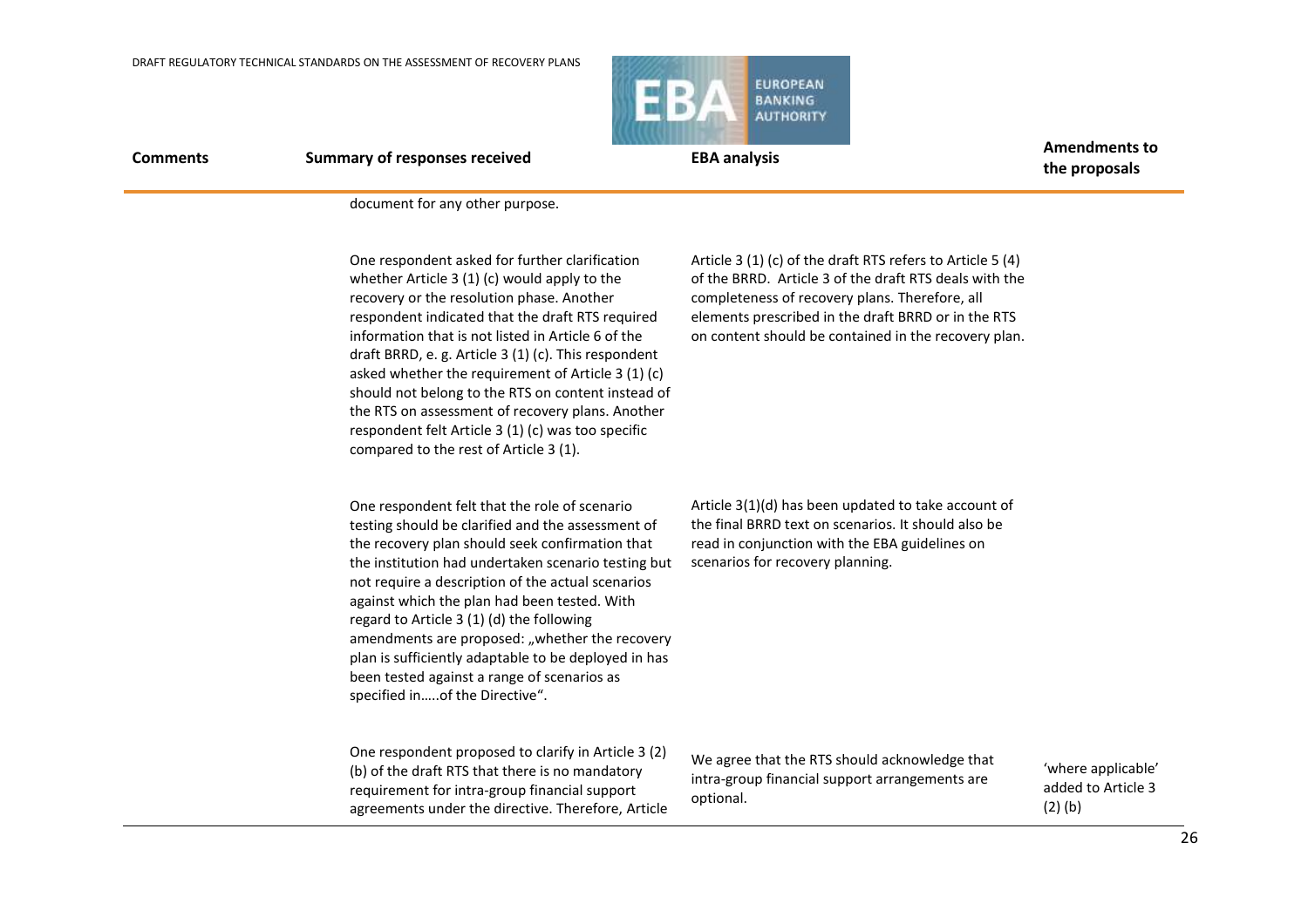

**the proposals**

**Comments Summary of responses received EBA analysis EBA analysis Amendments to** 

3 (2) (b) should start "any arrangements for possible…" to ensure consistency with the level 1 text. Another respondent expressed doubts with regard to the assessment of potential intra-group financial support because it would be difficult to assess whether this support would be available at a time of crisis.

One respondent opposed the requirement set out in Article 3 (2) (c) of the draft RTS because identified impediments to the implementation of a recovery option would mean that this option was no longer a possible action in response to the type of crisis which it was supposed to address. Some respondents recommended that the identification of impediments to the implementation of recovery options should be described in the detailed analysis of these options rather than in the testing. Therefore, one respondent suggested amending Article 3 (2) (c) because it would be better to check whether all potential obstacles to the implementation of recovery measures had been identified, rather than just those that would be of importance in particular scenarios. Another respondent proposed a concrete amendment with regard to Article 3 (2) (c): "for each of the scenarios against which the recovery plan was tested in accordance with Article 5(5) of Directive xx/XXX/EU [RRD], identification of obstacles to the implementation of recovery measures within the group are identified, or a statement that there are

Article 7 (6) of the BRRD requires this identification for each scenario. See also the draft RTS on content of recovery plans, in particular Article 6 (5) (b).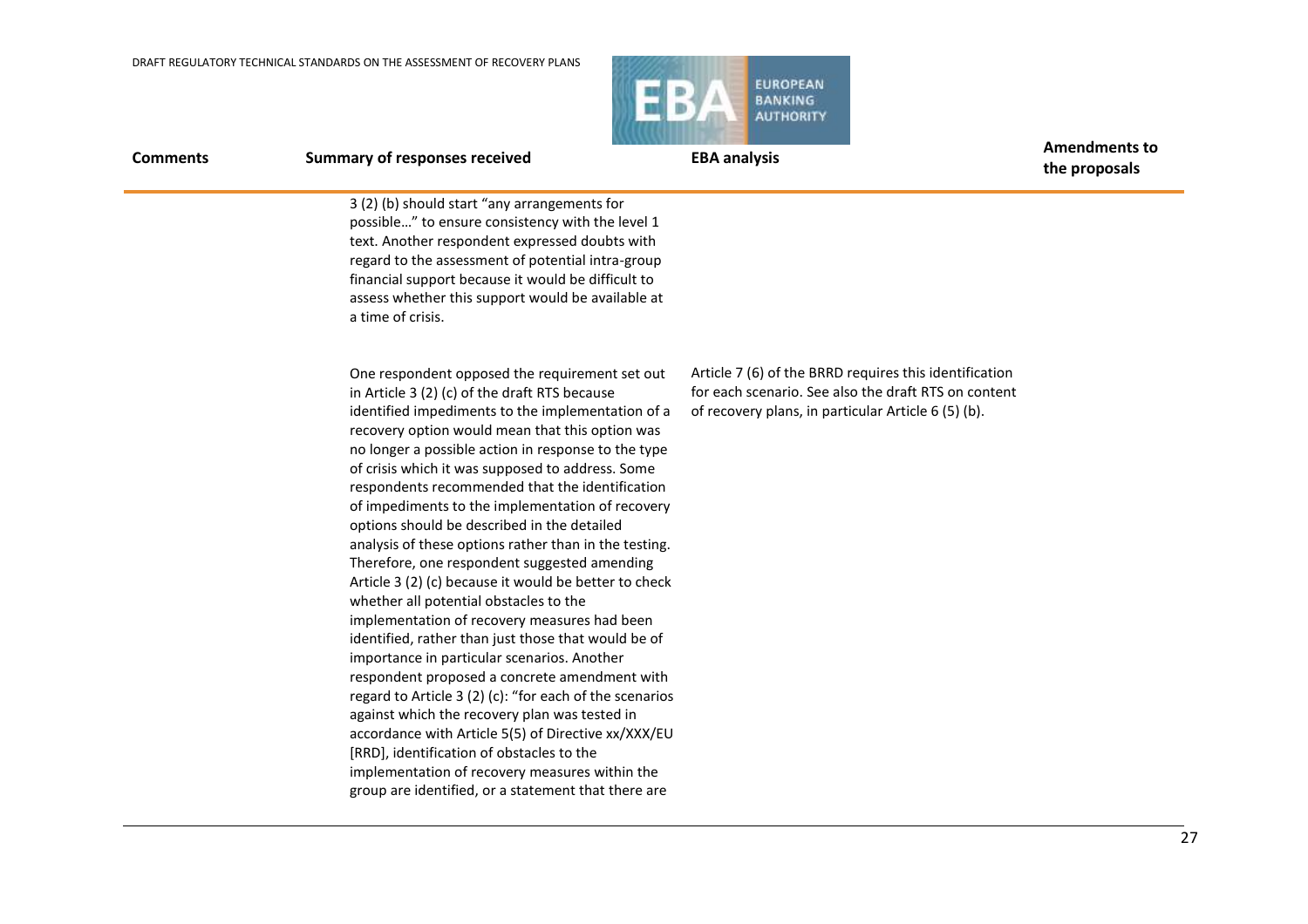

**the proposals**

no such obstacles".

With regard to Art. 3 (2) (d) one respondent pointed out to the EBA that it would not be possible for a firm to identify all the risks of ringfencing by authorities in advance of a stress. Another respondent welcomed the focus on "substantial" impediments in this regard, but cautioned that the competent authorities themselves could cause substantial impediments.

One respondent thought that the relevance of information should also be reflected in the requirements for the assessment of completeness of recovery plans. A recovery plan should not be assessed as incomplete solely on the grounds that it did not contain information that would not be relevant to the plan. For example, information which would not be relevant to recovery plans but which would be more relevant to resolution planning should not be required to be included in recovery plans. Another respondent remarked that information which relates specifically to the resolution plan should be excluded from the assessment of completeness.

We are aware of the challenge. Nevertheless, Article 7 (6) of the BRRD requires this identification.

We agree it is important that recovery plans should be focussed on the most relevant information, and this is reflected in Article 4 (b) of the draft RTS. But views on the relevance of information may diverge. The assessment of completeness refers to the content of the recovery plan as laid down in the BRRD and the RTS on content and should not be considered as a mere box ticking exercise.

### Question 3.

Do you think that the elements which shall be subject to assessment according to this

Many respondents were supportive of the three proposed elements of assessment criteria being completeness, quality and credibility or felt that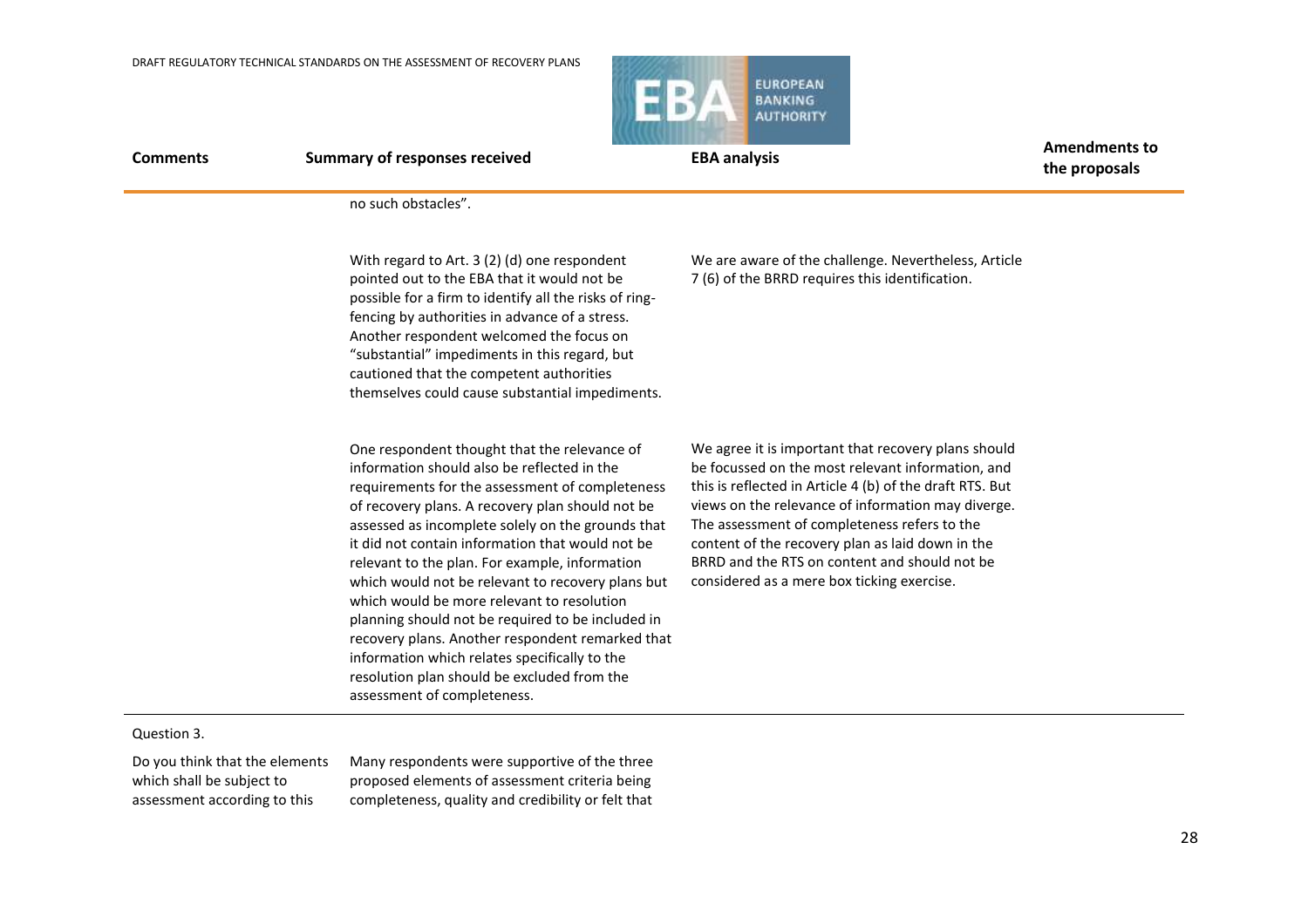

**Comments Summary of responses received EBA analysis EBA analysis Amendments to the proposals** article are comprehensive? Do you think that some of the elements should be amended? Do you think that some additional elements should be added? the elements of Article 4 were comprehensive and sufficient One respondent thought that some expressions should be further explained, e. g. 'sufficiently wide' or 'sufficient level of detail'. Another respondent supported a requirement that the recovery plan should focus on information relevant for the group and on identifying options to maintain or restore financial strength and viability of the group. With regard to Article 4 (a) (iii) one respondent believed that great care should be taken with valuations in recovery plans. Valuations would only be an opinion and valid at a specific time. Two respondents recommended that it would be much more appropriate to set out the process that would be used to decide on or implement a disposal. The determination of what is 'sufficient' will inevitably involve supervisory judgement, based on the requirements of the level 1 text and relevant EBA RTS and guidelines. The assessment criterion does not focus solely on group aspects Art. 4 (a) (iii) does not require valuations to be made. However, any valuations which are made within the recovery plan need to be explained.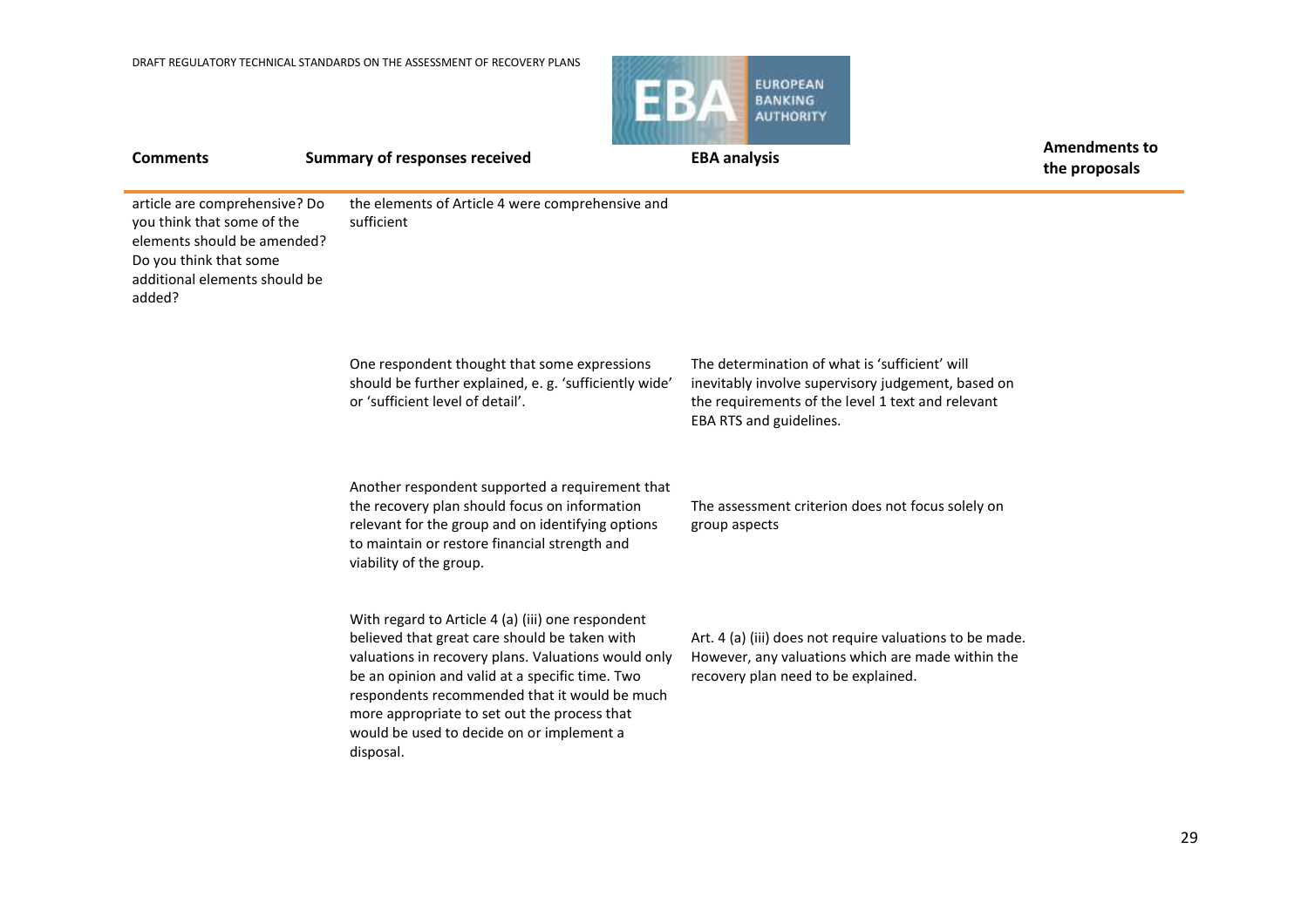

**the proposals**

**Comments Summary of responses received EBA analysis EBA analysis Amendments to** 

With regard to Article 4 (c) (ii) one respondent remarked that smaller and simpler institutions had a limited number of realistic recovery options. Due to past experience it would be preferable to concentrate on a modest number of recovery options which should be both realistic and effective rather than include a larger number of theoretical options in an attempt to appear comprehensive. Another respondent welcomed explicitly that the assessment of comprehensiveness should take into account the nature of the institution's business.

Article 4 (c) reflects the needs of smaller and simpler institutions by referring to the nature of the institution's or group's business, its size and its interconnectedness to other institutions or groups and to the financial system in general.

One respondent agreed strongly with the content of Article 4 (b), but argued that information on interdependencies would not be directly relevant and easily usable in a crisis. The assessment of certain aspects of bank's external interconnectedness would be more appropriate for the regulatory authorities.

We think that the assessment of interdependencies is important in recovery planning. For example, in order to facilitate the assessment of recovery options such as divestments and sales of business lines, it is essential to analyse intra-group and external interconnectedness. It is helpful for the institution to have a clear picture of interconnectedness. Such analysis is also vital for the assessment of recovery plans by competent authorities. It provides authorities with necessary information to place the firm's recovery options in context and to assess the plausibility of recovery options. In addition, competent authorities are required to review the extent to which the recovery plan or specific options could be implemented quickly and effectively in situations of financial stress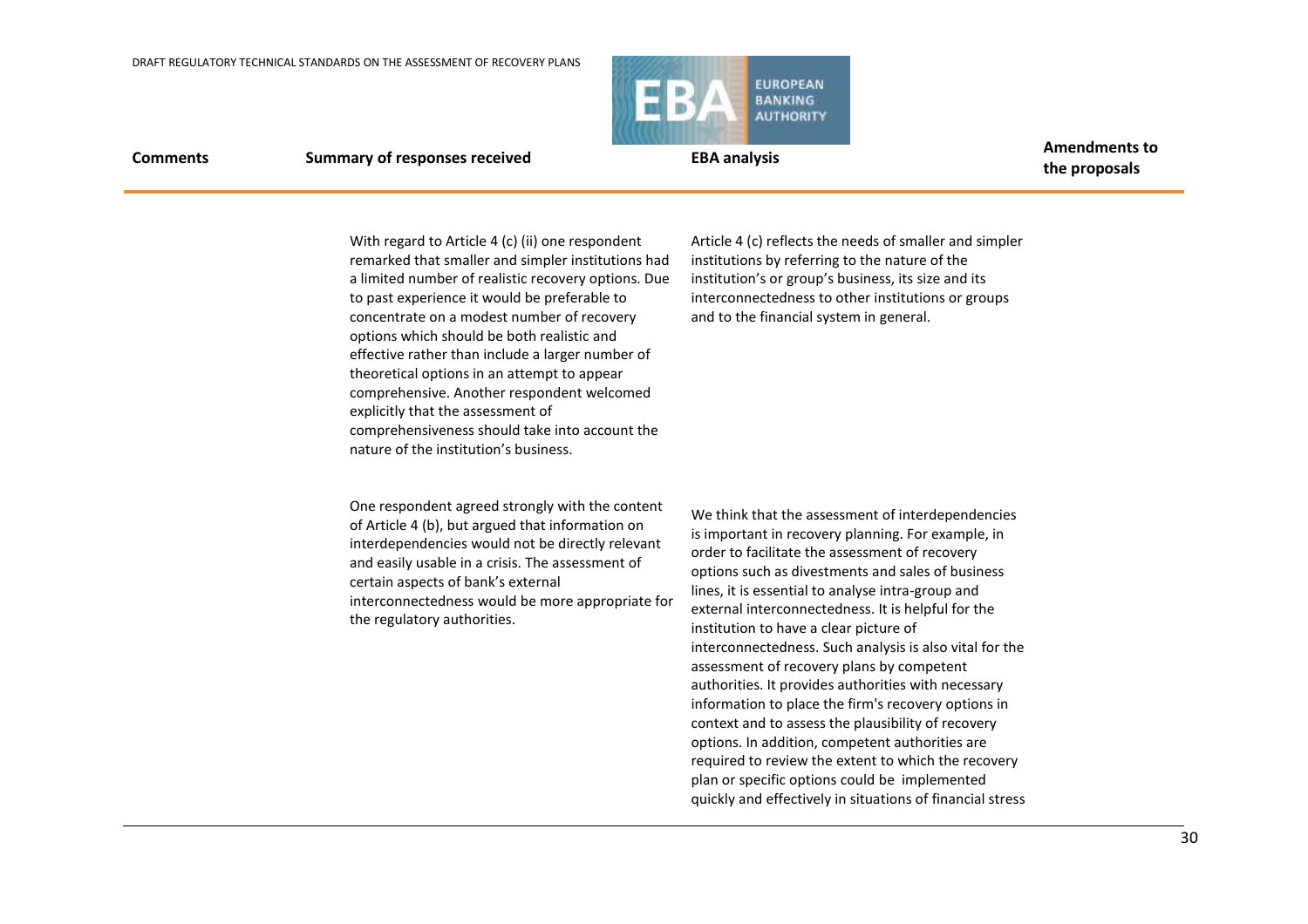

| <b>Comments</b> | <b>Summary of responses received</b>                                                                                                                                                                                                                                                                                                                                                                                                                                                                                                                                                                                                                                                                                                                                                                                                                                                                                                                                                                                                                                                                             | <b>EBA analysis</b>                                                                                                                                                                                                                                                                                                                                     | <b>Amendments to</b><br>the proposals |
|-----------------|------------------------------------------------------------------------------------------------------------------------------------------------------------------------------------------------------------------------------------------------------------------------------------------------------------------------------------------------------------------------------------------------------------------------------------------------------------------------------------------------------------------------------------------------------------------------------------------------------------------------------------------------------------------------------------------------------------------------------------------------------------------------------------------------------------------------------------------------------------------------------------------------------------------------------------------------------------------------------------------------------------------------------------------------------------------------------------------------------------------|---------------------------------------------------------------------------------------------------------------------------------------------------------------------------------------------------------------------------------------------------------------------------------------------------------------------------------------------------------|---------------------------------------|
|                 |                                                                                                                                                                                                                                                                                                                                                                                                                                                                                                                                                                                                                                                                                                                                                                                                                                                                                                                                                                                                                                                                                                                  | and avoiding as much as possible any significant<br>adverse effect on the financial system (Article 6 (2)<br>(b) of the BRRD). Therefore it will be necessary for<br>the institutions to identify external<br>interconnectedness to be able to elaborate on the<br>possible external impact and systemic consequences<br>of proposed recovery measures. |                                       |
|                 | One respondent remarked that the wording of<br>Article 4 (d) (ii) could be interpreted as requiring<br>separate plans for all institutions in a group. One<br>respondent thought it would be a mistake to<br>require the group plan to be consistent with<br>individual recovery plans of group members.<br>According to the respondent's view individual<br>entity plans, to be credible, had to be capable of<br>being implemented by the management of the<br>entity, using local resources only. Group plans<br>would contain recovery options that worked at<br>business line level and that involved multiple<br>entities in different jurisdictions, and would<br>contain actions that were only feasible at a group<br>level. Actions to be documented in an individual<br>plan would be of a size or impact that could be<br>relevant to a local recovery situation, but that<br>would be meaningless or insignificant at a group<br>level. As group and individual plans do not have<br>the same scope, the respondent felt that there<br>would be no need to look for consistency between<br>the two. | In individual cases group and individual recovery<br>may overlap; therefore consistency of group and<br>individual recovery plans is important                                                                                                                                                                                                          |                                       |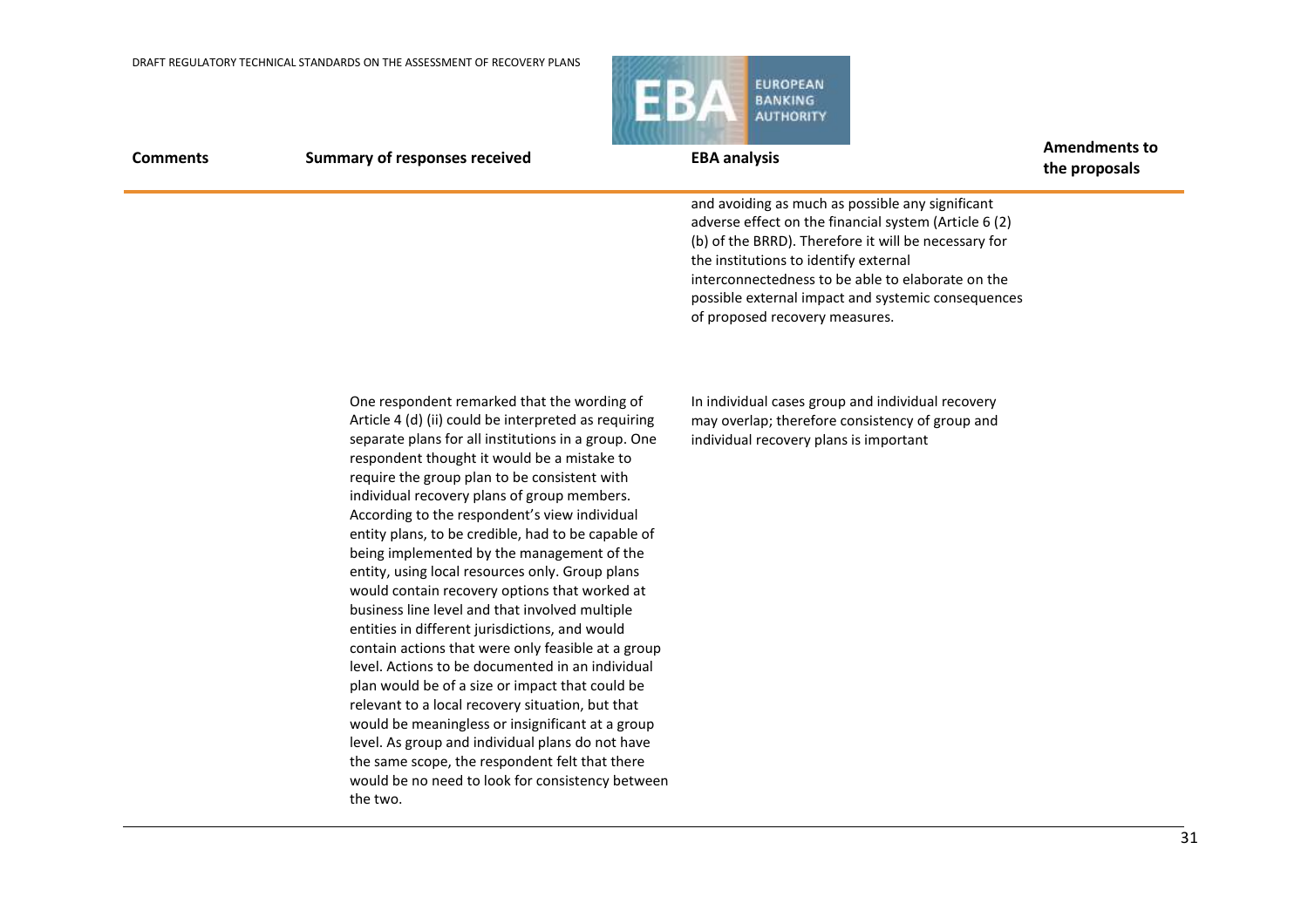

**Comments Summary of responses received EBA analysis EBA analysis Amendments to the proposals**

With regard to Article 4 (c) (ii), one respondent did not agree with the inclusion of a requirement that not to omit any relevant recovery options or potential indicators, as recovery plans could not cover every possible recovery option. It would be difficult to anticipate the exact nature of a crisis and no institution or regulator could anticipate in advance the full range of risks that might materialise or potential actions to deal with them. Another respondent proposed to the following changes to Article 4 (c) (ii): "does not preclude the use of additional recovery options or potential indicators".

One respondent felt surprised by the reference in Article 4 (a) (iv) to documents that were not contained in the recovery plan because this could be interpreted as implying that these annexes were a desirable feature of recovery plans.

The recovery plan should not and does not preclude the use of additional recovery options in crisis situation, or of additional indicators.

In our opinion recovery plans should principally be self-explanatory, but annexes should not be forbidden as long as the requirements of Article 4 (a) (iv) are respected.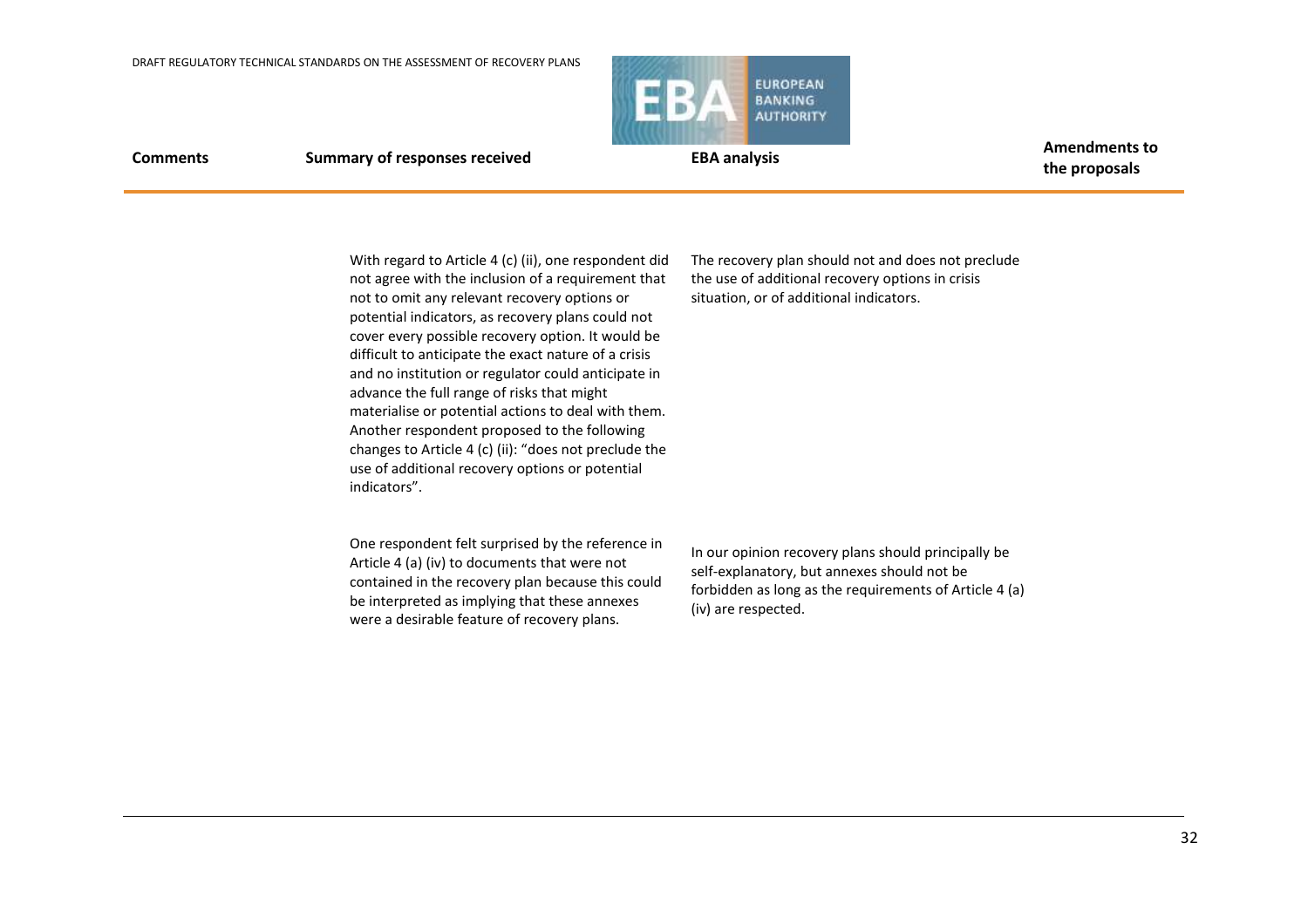

**Comments Summary of responses received EBA analysis EBA analysis Amendments to** 

**the proposals**

### Question 4:

Do you think that the elements which shall be subject to assessment according to this Article are comprehensive? Do you think that some of the elements should be amended? Do you think that some additional elements should be added?

Many respondents agreed with the proposals in this Article and felt they were comprehensive.

One respondent proposed to delete the reference to the "significant adverse effect to the financial system" in Article 5 (1) (b) because this assessment criterion would not address a plan's operability but rather how it would impact the wider financial system and should therefore be addressed in another part of Article 5. Whilst it was considered correct to assess the impact of activating a recovery plan on the wider financial system the respondent did not believe it would be appropriate to require the institution submitting the plan to revise it just because of a potential wider impact.

Another respondent stressed the importance of Article 5 (1) (b) and remarked that provided the

We feel that this comment is sensible.

See changes in Article 5 (2) (b) and Article 5 (3) of the revised draft RTS.

Stress testing in the context of recovery plans has a different objective than in the normal course of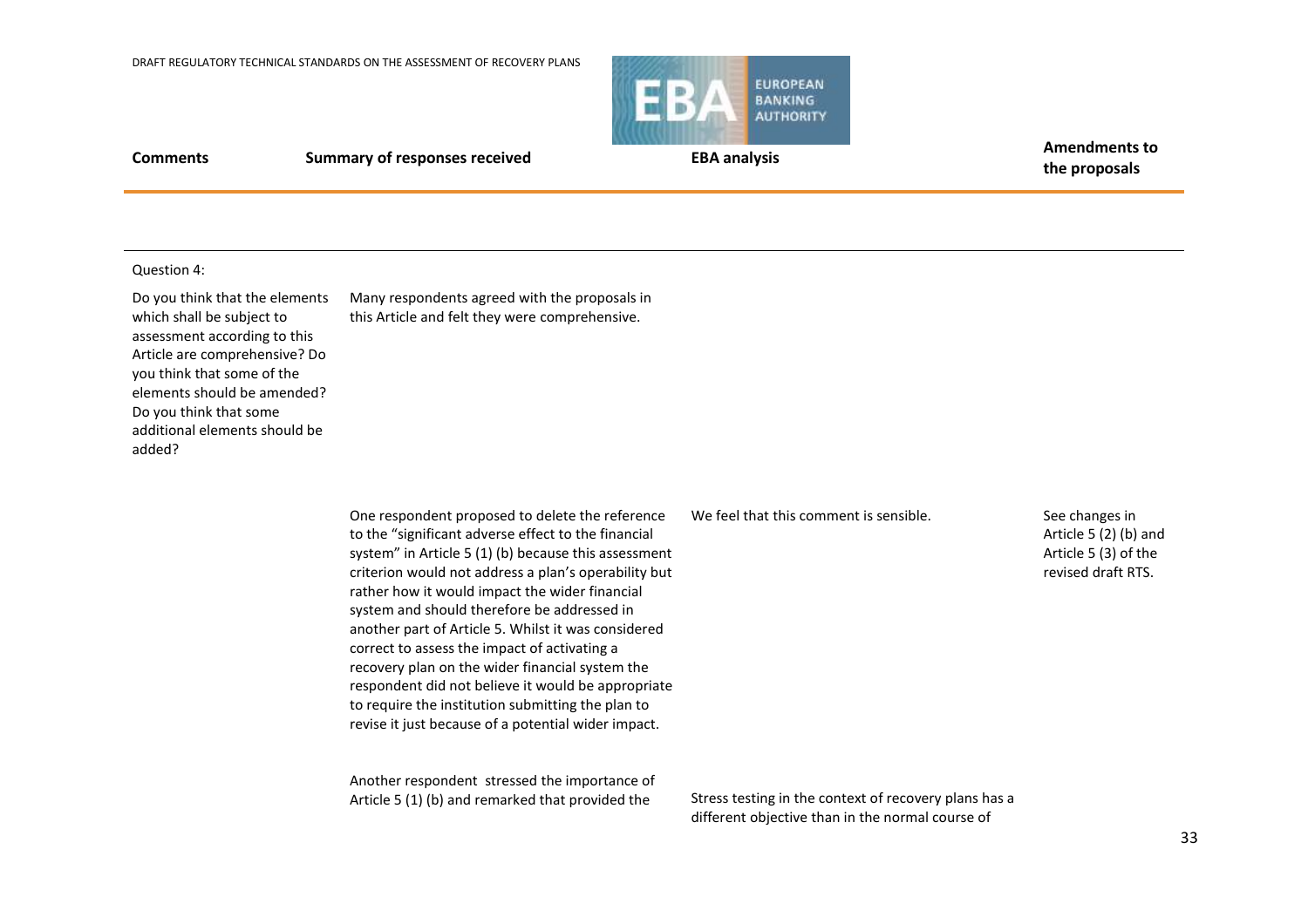

| <b>Comments</b> | <b>Summary of responses received</b>                                                                                                                                                                                                | <b>EBA analysis</b>                                                                                                                                                                                                                | <b>Amendments to</b><br>the proposals |
|-----------------|-------------------------------------------------------------------------------------------------------------------------------------------------------------------------------------------------------------------------------------|------------------------------------------------------------------------------------------------------------------------------------------------------------------------------------------------------------------------------------|---------------------------------------|
|                 | assessment process was done properly there<br>would be no need for further stress testing besides<br>the existing stress and reverse stress testing<br>requirements.                                                                | supervision.                                                                                                                                                                                                                       |                                       |
|                 | Regarding Article 5 (1) (b) (ii) one respondent<br>pointed out that a smaller number of available<br>recovery options (in quantity) should not<br>automatically lead to lower quality or hinder the<br>recovery plan's credibility. | A wide range would be preferable, all else being<br>equal. But the assessment of sufficiency with regard<br>to the number of plausible and viable recovery<br>options depends on the individual case and<br>supervisory judgement. |                                       |

One respondent remarked that Article 5 (1) (b) (v) should remain optional because the credibility of a recovery option could not be assessed solely against the fact that it had already been applied

The wording reflects this issue ("if applicable")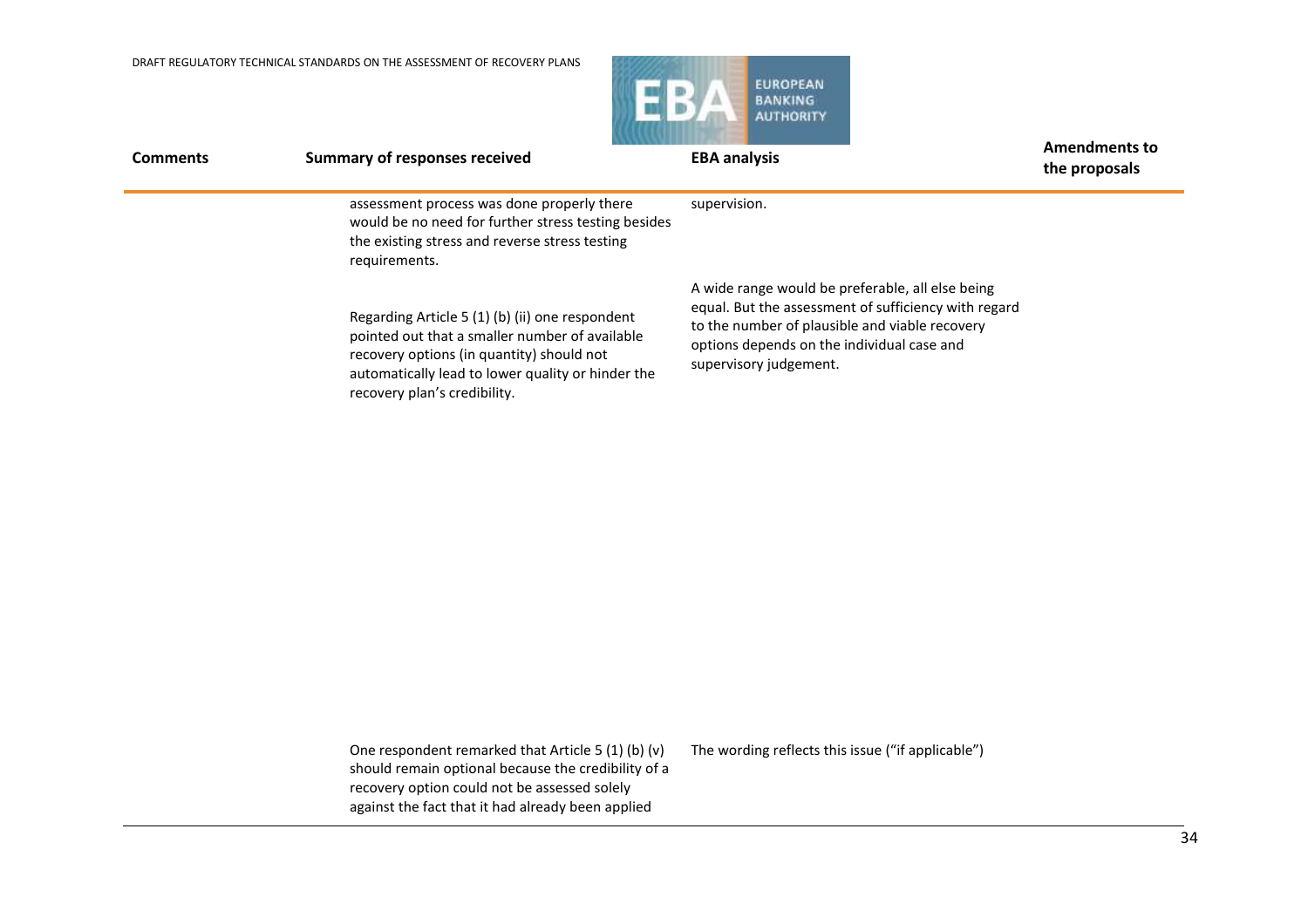

**Comments Summary of responses received EBA analysis EBA analysis Amendments to the proposals**

elsewhere. Another respondent contested the value and usefulness of Article 5 (1) (b) (v). Each recovery situation would be different, past experience would not much help for later recovery situations and key management could have changed.

Three respondents suggested that Article 5(1) (c) should be deleted as Article 5 (1) (b) would be more appropriate and as it suggested that recovery plans should be driven by addressing specific scenarios rather than establishing a range of recovery options that could deal with a wide range of scenarios. One respondent recommended that the role of scenario testing should not be overestimated, in particular with regard to the verification of recovery options. Another respondent also felt that Article 5 would place undue emphasis on testing recovery plans against scenarios. A recovery option should not be dismissed, or lead to the recovery plan not being assessed as credible solely because that option did not address a specific scenario. In the respondent's opinion, the credibility of a recovery plan would be far better assessed by the evaluation of the range and variety of recovery options, and the extent to which, together, they represent a significant portion of an institution's assets, liquidity and capital.

Article 5 (1) (c) of the revised draft RTS does not mean that any recovery option which does not address the scenarios identified is not credible. First, Article 5 deals with the overall credibility of the plan as a whole. Additionally, stress scenarios should contain events which would threaten to cause the failure of the institution unless recovery options are implemented in a timely manner. Therefore, there should be recovery options which address the scenarios identified. However in order to avoid any misunderstandings the article could be clarified

### See amended Article 5 (1) (c)

One respondent recommended clarifying the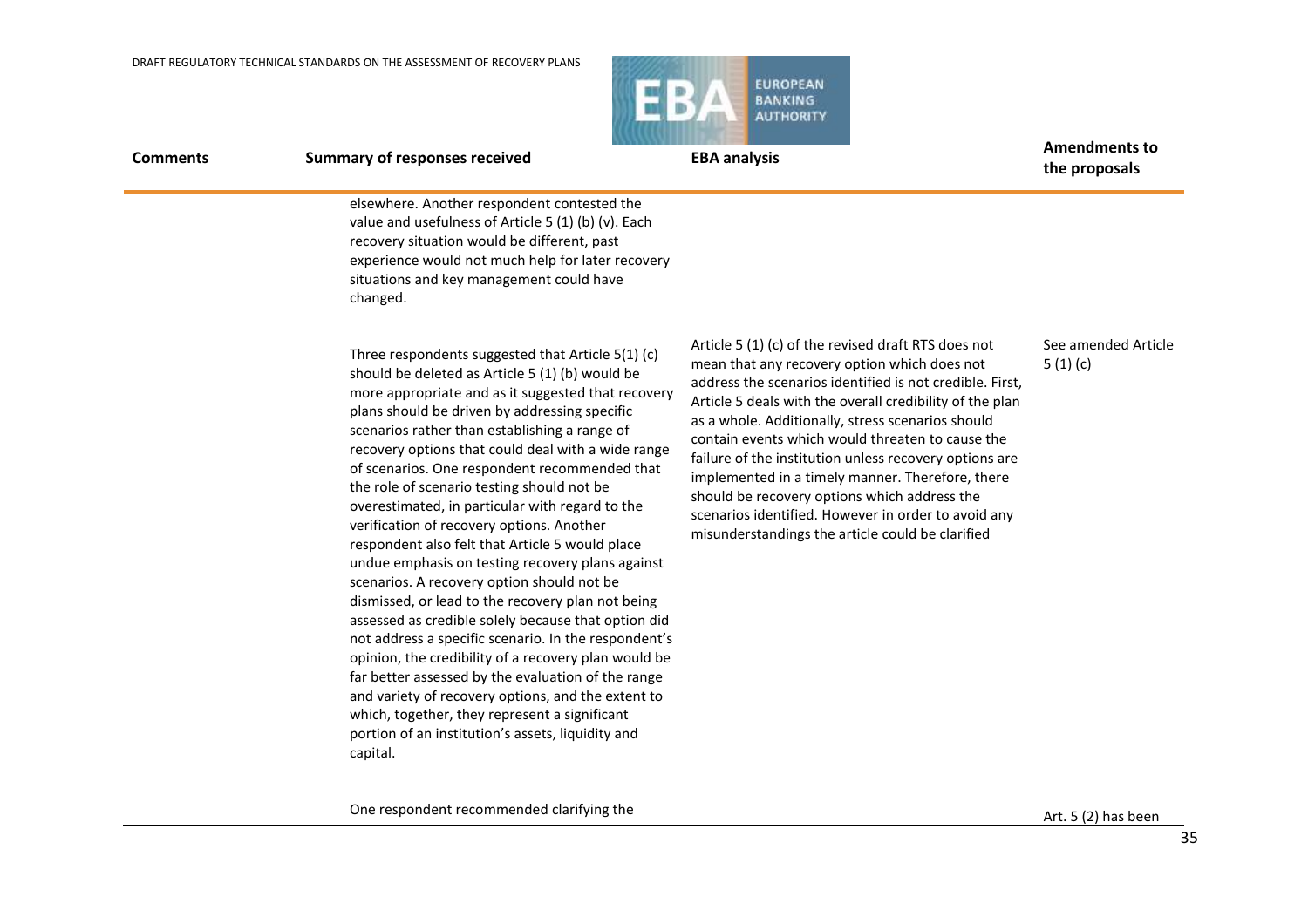

| טוווווכוונ | Sullillary of responses received                                                                                                                                                                                                                                                                                                                                                                                              | LUM GHAIYƏIS                                                                                                                                                                                                                                                                                                                                                   | the proposals                          |
|------------|-------------------------------------------------------------------------------------------------------------------------------------------------------------------------------------------------------------------------------------------------------------------------------------------------------------------------------------------------------------------------------------------------------------------------------|----------------------------------------------------------------------------------------------------------------------------------------------------------------------------------------------------------------------------------------------------------------------------------------------------------------------------------------------------------------|----------------------------------------|
|            | difference between Article 5 (1) (g) and Article 5(1)<br>(h). Other respondents felt that Article 5(1) (g) and<br>(h) overlap, and proposed to combine them.<br>Another respondent proposed the deletion of<br>Article 5(1) (h), because the respondent believed<br>that the requirement of this article would not be<br>meaningful and it would be unclear what<br>verification of recovery options and indicators<br>means. |                                                                                                                                                                                                                                                                                                                                                                | amended to<br>combine both<br>aspects. |
|            | With regard to Article5(2), in the absence of<br>guidance on communication and coordination in<br>the draft RTS one respondent remarked that it was<br>not clear who would assess these conflicts, the<br>extent to which these would be communicated to<br>banks or whether banks would be given an                                                                                                                          | The challenges of Article 6 (2) (b) of the BRRD are<br>known, but the draft RTS has to take into account<br>the level 1 requirements.                                                                                                                                                                                                                          |                                        |
|            | opportunity to propose enhancements to the<br>recovery plan to address them. According to other<br>respondents Article 5(2), in particular Article<br>$5(2)(c)$ , should reflect that it would not be possible<br>for their recovery plans to take into account the<br>impact of other firms implementing their own<br>recovery plans as firms did not have access to the                                                     | Competent authorities are responsible for assessing<br>the aspects mentioned in Article 5 (3) of the revised<br>draft RTS. However, institutions should also be<br>aware of these conflicts within the recovery<br>planning. We agree with the remark that recovery<br>options should not automatically be rejected<br>because they are also proposed by other |                                        |
|            | recovery plans of other financial institutions. Two<br>respondents felt it would be appropriate for<br>authorities, and in particular the EBA, to assess the<br>impact of implementing similar recovery measures                                                                                                                                                                                                              | institutions; supervisory judgement of the individual<br>case should be applied. The EBA will continue to<br>perform its normal tasks of promoting supervisory<br>convergence and the sharing of supervisory                                                                                                                                                   |                                        |

at the same time and communicate the results of that and recommendations to address difficulties to banks. Another respondent felt that it seemed to be impossible to assess in advance the potential impacts that an implemented option would have

experience in this area.

Article 6 of the BRRD determines that deficiencies in the recovery plan or potential impediments to its

36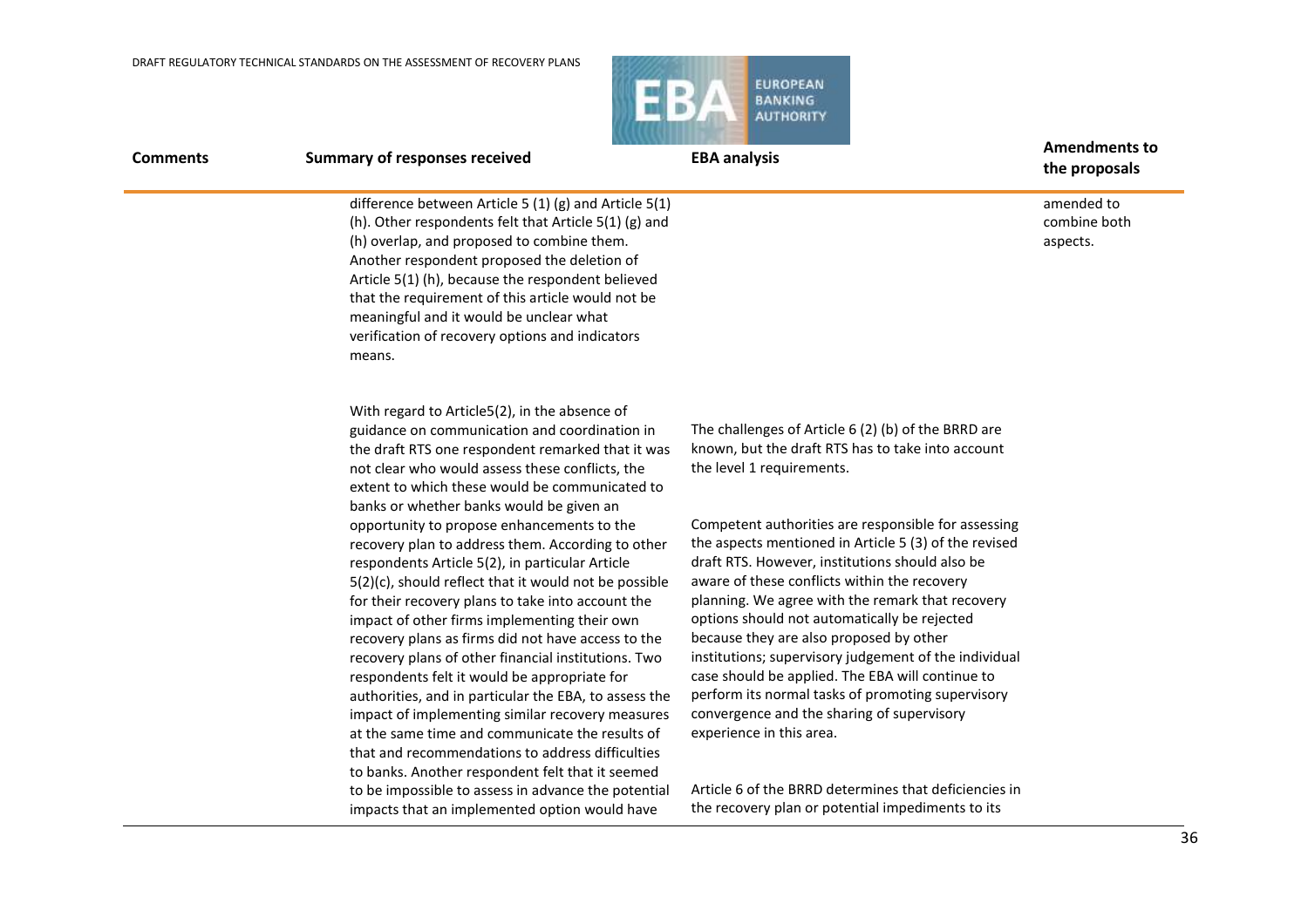

**the proposals**

### **Comments Summary of responses received EBA analysis EBA analysis Amendments to**

on the realisation and effectiveness of the plan of another institution. One respondent also raised questions as to how authorities could appropriately assess this requirement. Nevertheless a recovery option should not be dismissed, or lead to the recovery plan not being assessed as credible solely because an option might not be effective in the event that other firms implemented their own recovery plans. The focus would be better placed on ensuring that a sufficiently broad range and variety of recovery options are included and that plans are flexible to adapt to a range of situations. One respondent felt that a systemic crisis would call for systemic responses, not for responses at the level of individual groups or institutions. Other respondents raised the point that systemic aspects or systemic implications raised in Article 5 (2) (b) and (c) should not be part of the assessment of credibility. Because of the difficulties in assessing recovery options in the context of recovery actions of other institutions being undertaken at the same time, one respondent proposed to limit the assessment of plausibility to idiosyncratic events.

implementation should be notified to the institution. According to Article 5 (in particular Article 5 (6)) and Article 6 of the BRRD recovery plans have to reflect system-wide events and their assessment has to encompass systemic aspects.

With regard to the requirement in Article 5(1) (b) (iv) for the recovery option to "achieve the lasting restoration of its financial soundness" one respondent argued that this would go beyond what was required when assessing whether an

Lasting restoration is an important precondition for assessing whether a recovery plan or a particular recovery option is credible. It seems that this comment is more a matter of wording. Article 5 (2) (b) (iv) of the revised draft RTS does not refer to an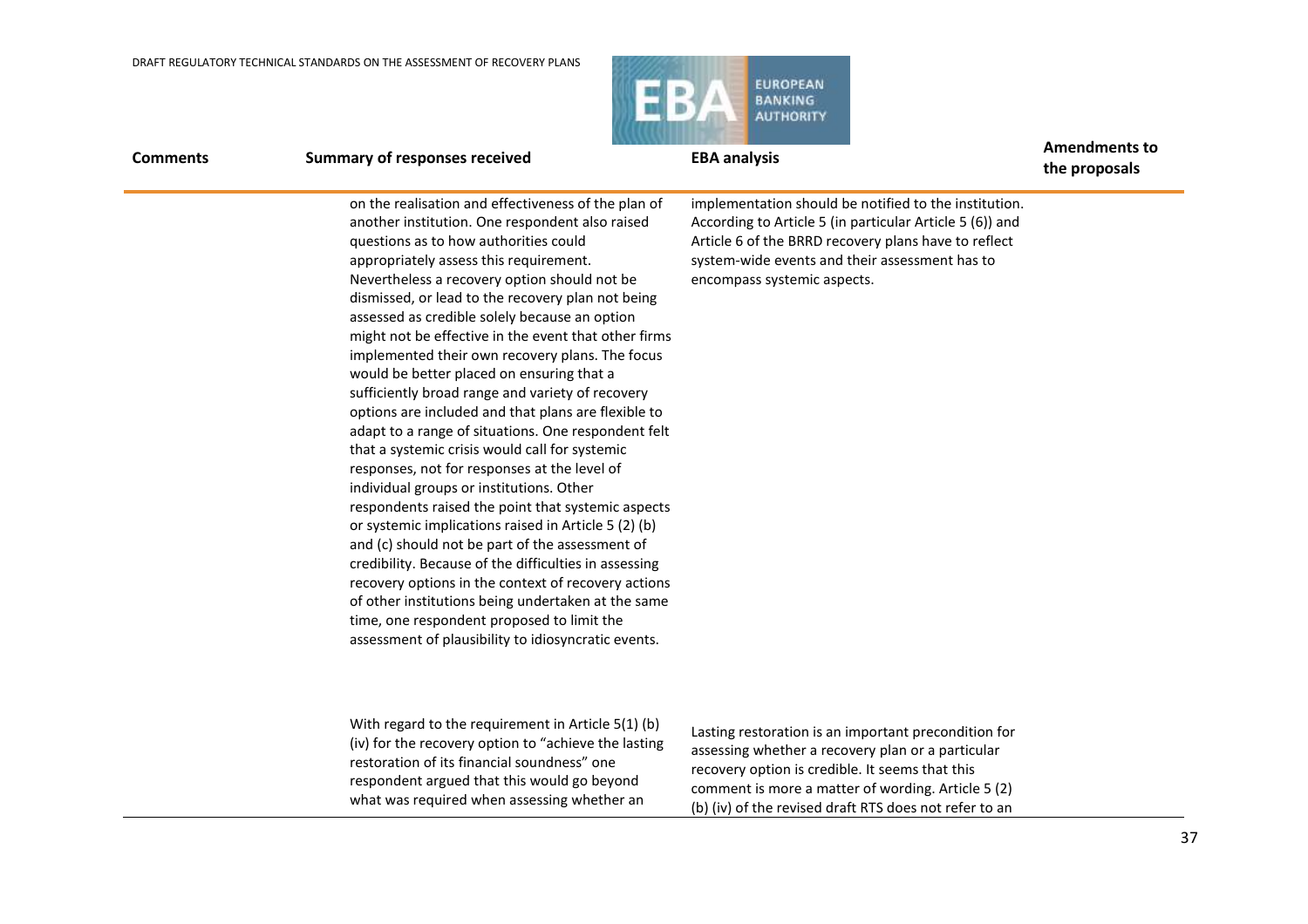

| <b>Comments</b>                                                                                                                                                       | <b>Summary of responses received</b>                                                                                                                                                                                                                                                                                                                                                                                                                     | <b>EBA analysis</b>                                                                                                                                               | <b>Amendments to</b><br>the proposals |
|-----------------------------------------------------------------------------------------------------------------------------------------------------------------------|----------------------------------------------------------------------------------------------------------------------------------------------------------------------------------------------------------------------------------------------------------------------------------------------------------------------------------------------------------------------------------------------------------------------------------------------------------|-------------------------------------------------------------------------------------------------------------------------------------------------------------------|---------------------------------------|
|                                                                                                                                                                       | option would be plausible. Another respondent<br>proposed the deletion of this part of Article 5 (1)<br>(b) (iv) or the dislocation from the individual<br>recovery options. According to this respondent in<br>some cases a recovery option could provide time<br>until the underlying problem has been finally<br>solved.                                                                                                                              | individual recovery option; rather the requirement<br>"lasting restoration" relates to the whole plan and in<br>particular the recovery options taken as a whole. |                                       |
|                                                                                                                                                                       | With regard to Article 5(1) (e) two respondents<br>proposed to clarify that the extent of the<br>preparatory measures required depended on the<br>nature of the particular recovery measure in<br>question. One respondent provided the following<br>amendment: "whether necessary preparatory<br>measures have been adequately identified and,<br>where necessary and appropriate, they are<br>implemented or a plan to implement them is<br>prepared." | We agree that this suggestion makes sense.                                                                                                                        | See amended Article<br>5(1)(e)        |
| Question 5:                                                                                                                                                           | Most of the respondents broadly agreed with the<br>elements laid out in the Article.                                                                                                                                                                                                                                                                                                                                                                     |                                                                                                                                                                   |                                       |
| Could you describe what key<br>elements the competent<br>authority should assess when<br>reviewing the matters<br>stipulated in Article 5 (3) letters<br>a) to $d$ )? | Some respondents felt that the reference to<br>obstacles in relation to scenarios was unnecessary.<br>One respondent welcomed the emphasis being<br>made on governance processes and arrangements.<br>Another respondent stressed that it would be<br>relevant to the assessment that a strong degree of<br>coordination and harmonisation exists. According                                                                                             |                                                                                                                                                                   |                                       |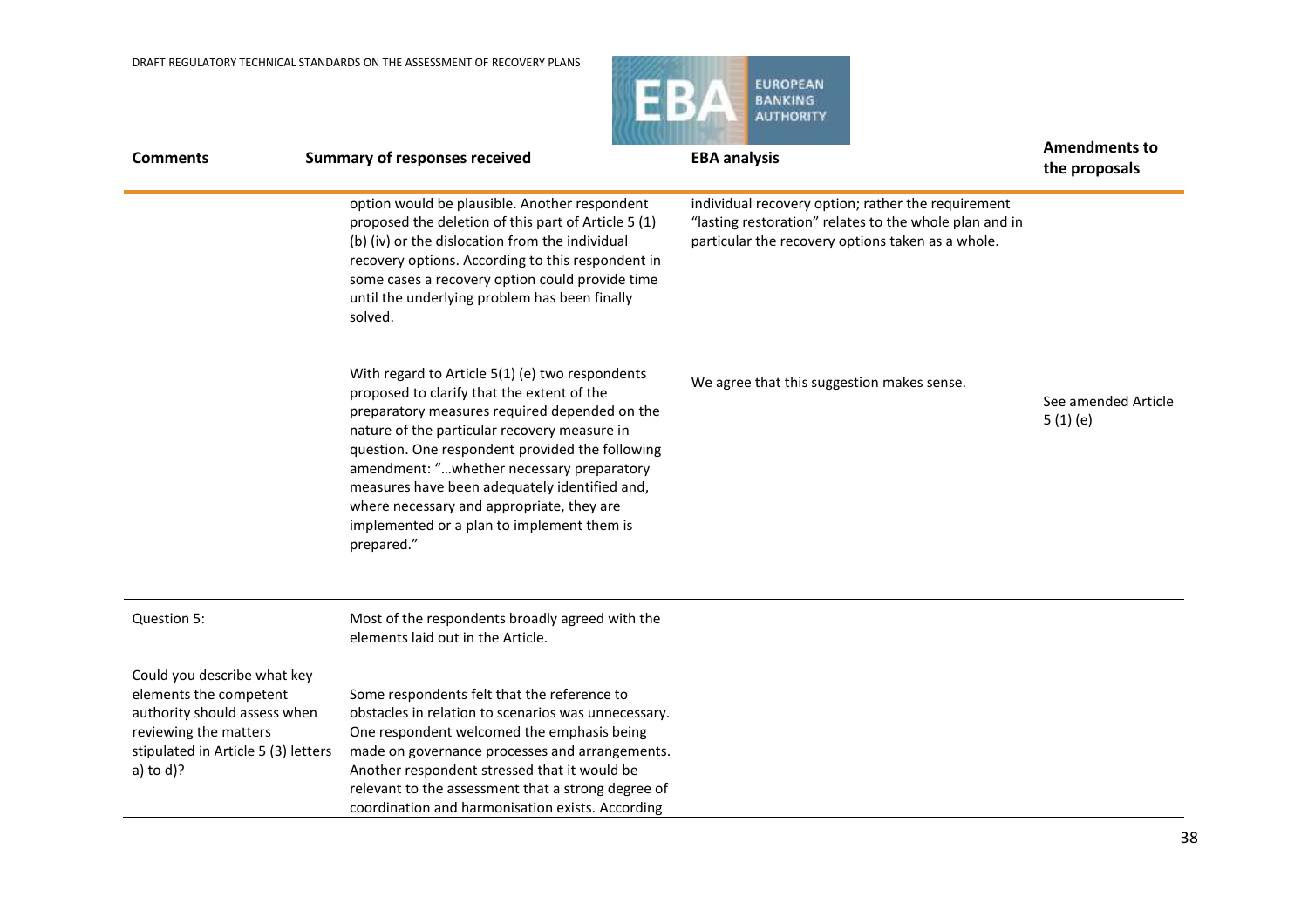

**Comments Summary of responses received EBA analysis EBA analysis Amendments to** 

**the proposals**

to this respondent it was very important that the competent authorities verify the stabilisation capabilities of the group as a whole, while avoiding conflicts with local requirements, local ring fencing, trapped capital and liquidity pools which potentially jeopardize the group's effort to restore recoverability. Another respondent also recommended focussing on the top-down governance structures during the assessment of matters in Article 5 (3) of the draft RTS. In particular competent authorities would concentrate on the integration and monitoring of early warning indicators, the bank's escalation mechanisms and the effectiveness of the implementation of recovery measures during the assessment. According to another respondent the review of recovery indicators and the possibility to execute the recovery options within the existing governance structure were key elements of the assessment. Another respondent also emphasised that competent authorities should assess whether the key elements (monitoring of early warning indicators, governance escalation and management mitigating actions) of the recovery plan are embedded in the firm in a flexible manner. One respondent proposed to add further points around regulatory cooperation with regard to distribution of the group plan, the approval of the intra-group support agreement and the existence of regulatory barriers which need to be addressed for recovery measures to be effective. Regarding Article 5 (3) (a) of the draft RTS this respondent suggested the use of walk-throughs to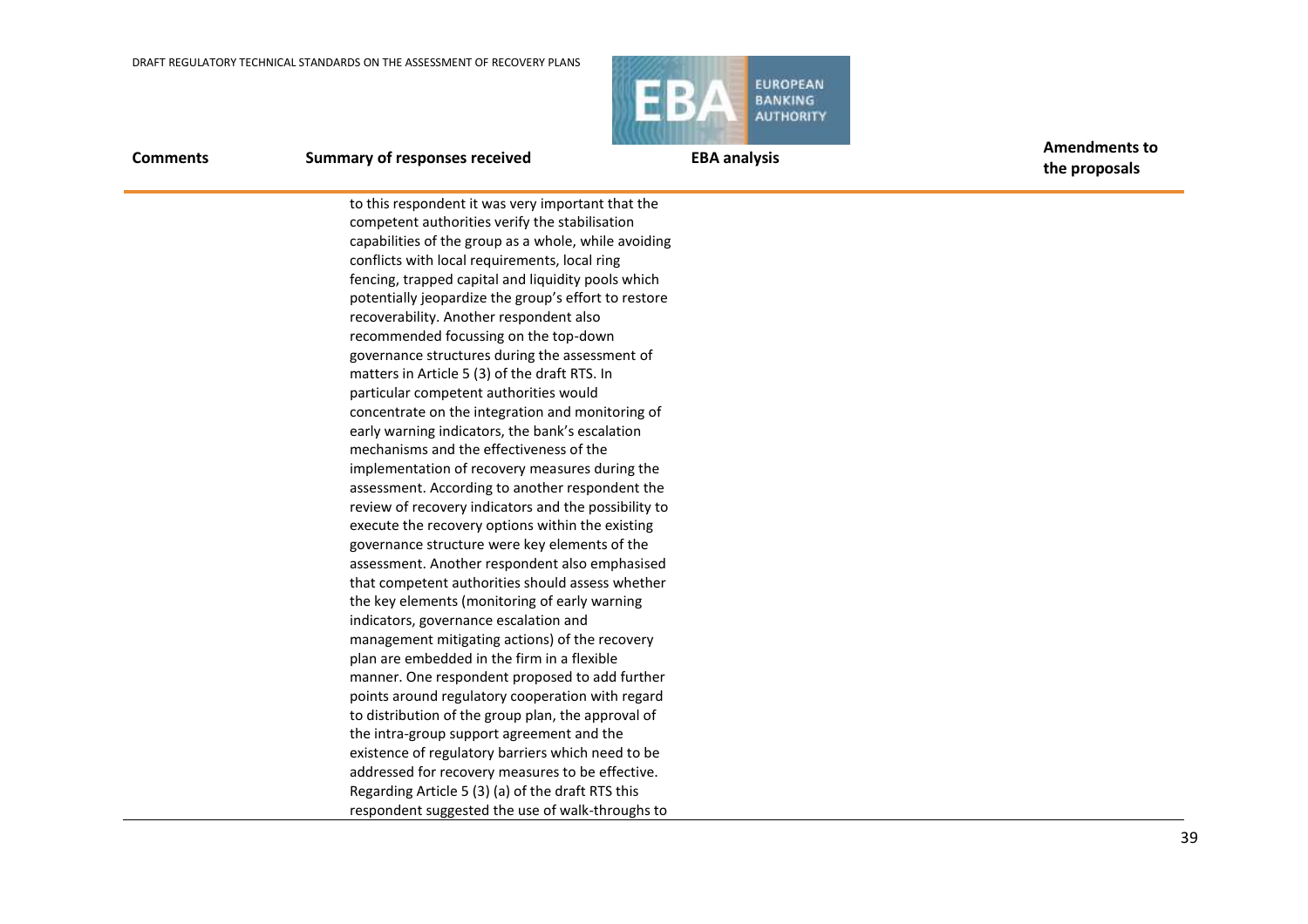

| <b>Comments</b> | <b>Summary of responses received</b>                                                                                                                                                                                                                                                                        | <b>EBA analysis</b> | <b>Amendments to</b><br>the proposals |
|-----------------|-------------------------------------------------------------------------------------------------------------------------------------------------------------------------------------------------------------------------------------------------------------------------------------------------------------|---------------------|---------------------------------------|
|                 | demonstrate the effectiveness of recovery<br>measures. The respondent also supported taking<br>into account the governance structure within the<br>group foreseen in Article 5 (3) (b), but this should<br>only be relevant for material legal entities or those<br>directly affected by recovery measures. |                     |                                       |